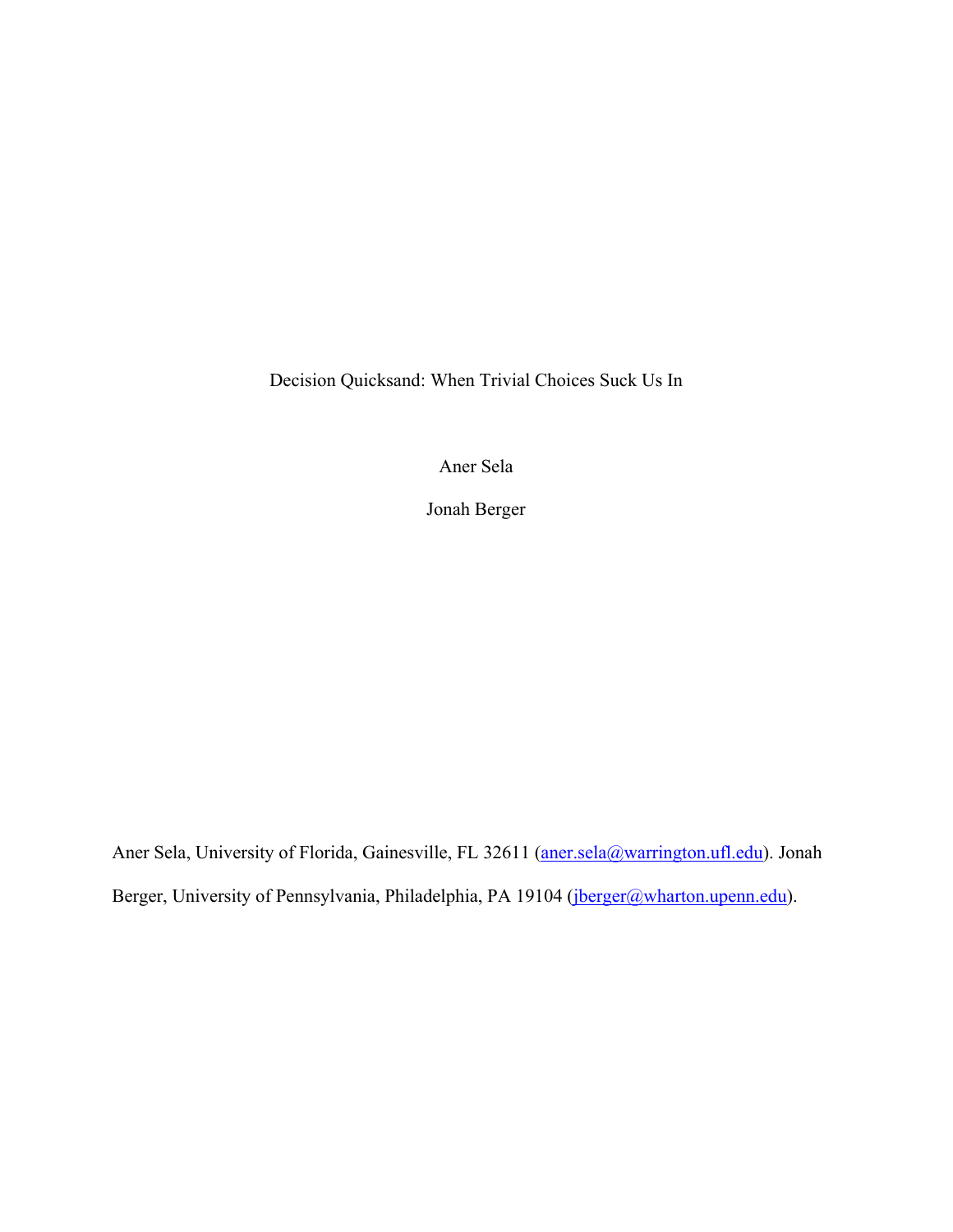### **ABSTRACT**

People often get unnecessarily mired in trivial decisions. The current research proposes a metacognitive account for this painful phenomenon. Our central premise is that people use subjective experiences of difficulty while making a decision as a cue to how much further time and effort to spend. People generally associate important decisions with difficulty. Consequently, if a decision feels unexpectedly difficult, due to even incidental reasons, people may draw the reverse inference that it is also important, and consequently increase the amount of time and effort they expend. Ironically, this process is particularly likely for decisions that initially seemed unimportant because people expect them to be easier. In contrast, the real-time experience of difficulty tends to be less diagnostic for important decisions, which are expected to be more difficult and laborious to begin with.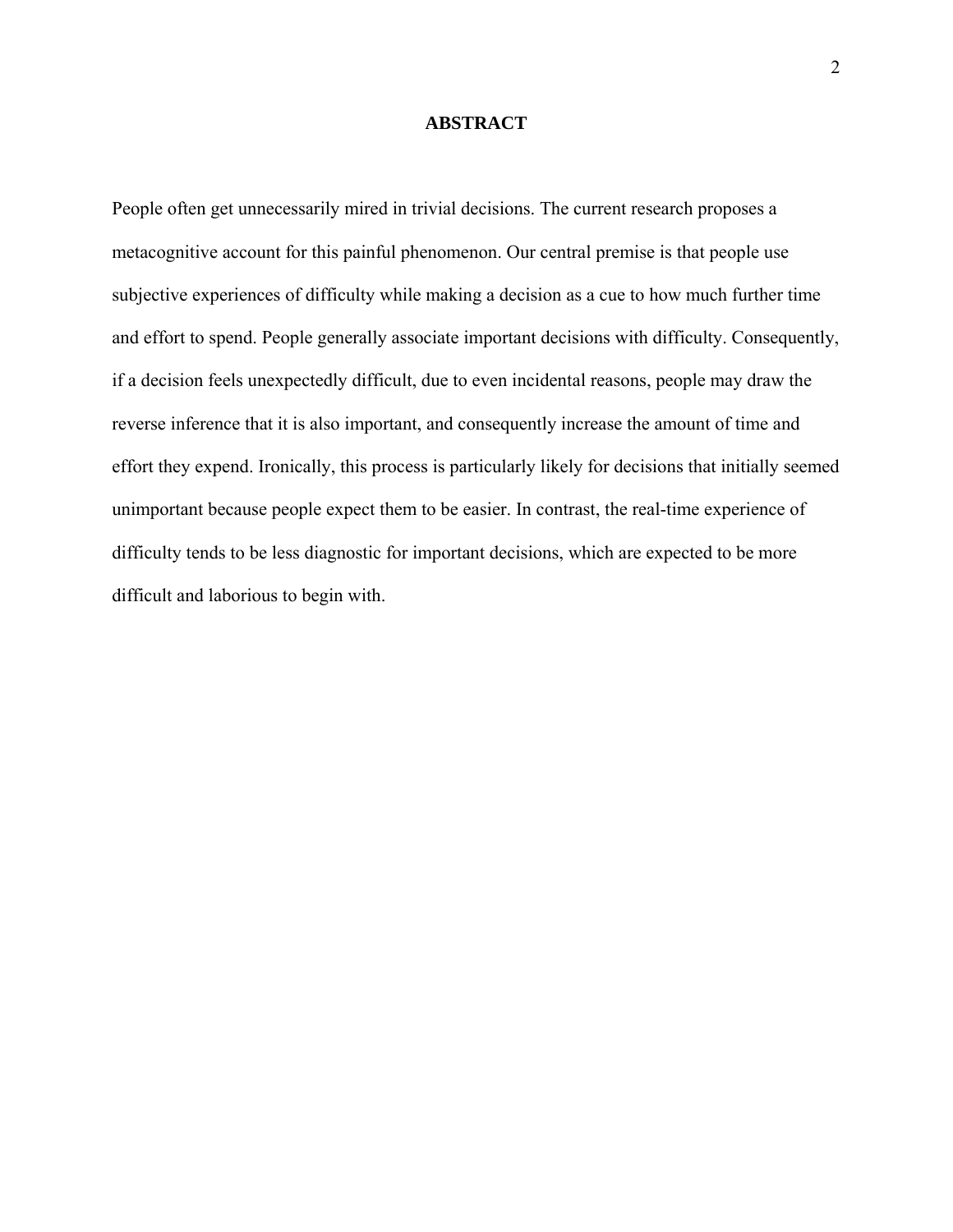People often find themselves mired in seemingly trivial decisions. We agonize over what toothbrush to buy, struggle with what flight to purchase, and labor over which shade of white to paint the kitchen. While much research (and common wisdom) suggest that people should deliberate harder the more important the decision (Chaiken & Maheswaran 1994; Petty & Wegener 1998), why do people sometimes get stuck in seemingly minor choices?

We suggest that metacognitive inference contributes to a process we name "decision quicksand," whereby people get sucked into spending more time on unimportant decisions. Research on metacognition shows that people often use the subjective difficulty with which information is processed as an input to other, even seemingly unrelated, judgments (Schwarz 2004). For example, stimuli that are harder to process are often seen as more distant (Alter & Oppenheimer 2008), instrumental (Labroo & Kim 2009), and unique (Pocheptsova, Labroo, & Dhar 2010) than their easy-to-process equivalents.

Our central premise is that people use the subjective difficulty experienced while making a decision as a cue to how much further time and effort to spend. More important decisions are often more difficult because they involve higher stakes that call for laborious scrutiny. As a result, people tend to expect decisions regarding significant matters to be difficult and decisions regarding trivial matters to be easy. Indeed, when asked 80 respondents, 91% indicated that important decisions should generally be more difficult than unimportant ones. Consequently, if a decision feels unexpectedly difficult, we propose that people may draw the reverse inference that it is also important and deserving of more attention.

But while subjective difficulty sometimes reflects genuine importance, it can also be generated by incidental factors such as too many options (Iyengar & Lepper 2000), conflicting tradeoffs (Tversky & Shafir 1992), or processing disfluency (Schwarz 2004). These factors often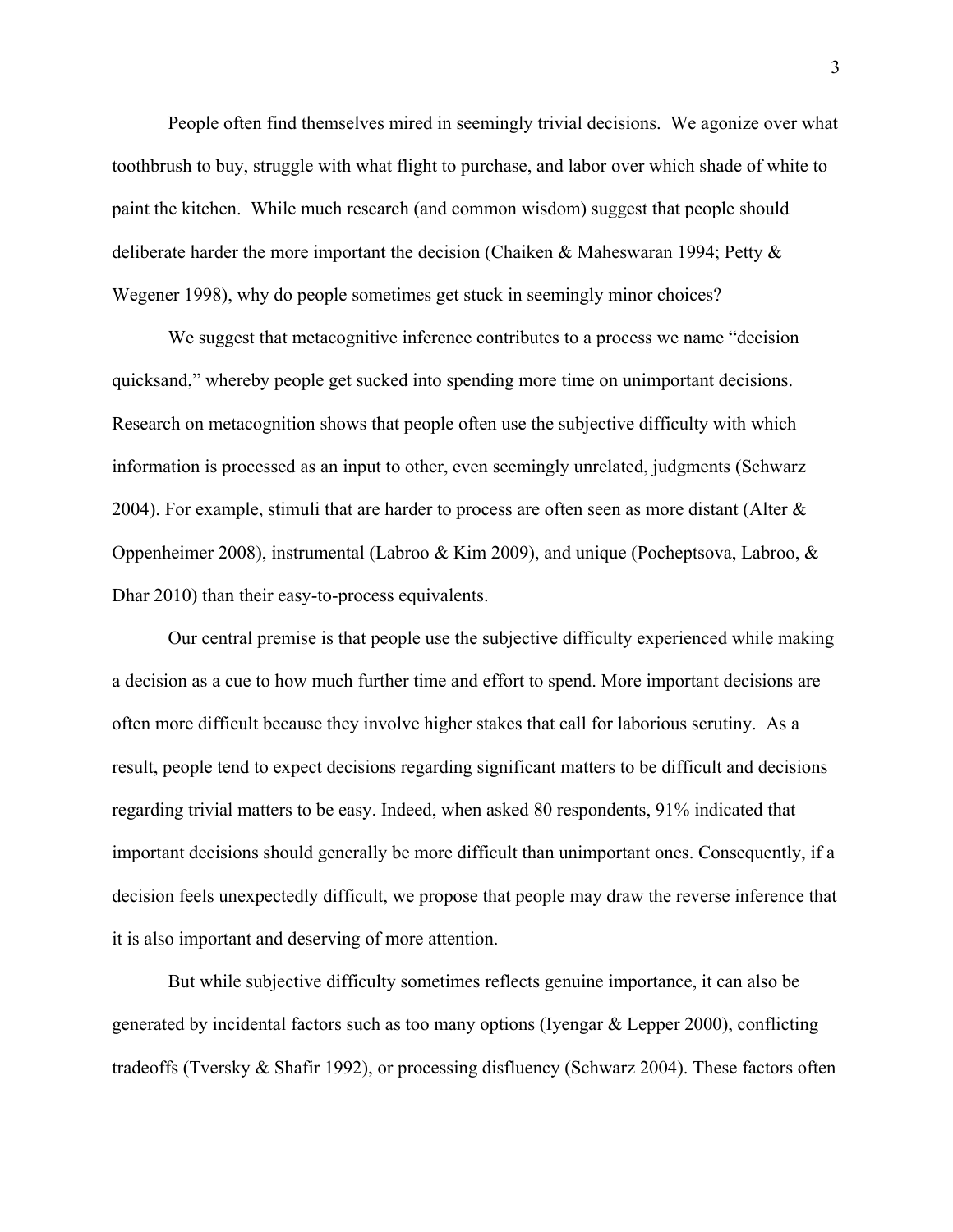have little to do with decision importance, but may nevertheless increase subjective difficulty. We argue that they can make decisions seem more important which, in turn, should increase the amount of time people spend choosing (Chaiken & Maheswaran 1994; Petty & Wegener 1998).

Ironically, we argue that this process is particularly likely for decisions that initially seemed unimportant because people *expect* them to be easier. The influence of experiential information (e.g., cognitive difficulty) on judgment is stronger the more the experience deviates from expectations (Wänke, Schwarz, & Bless 1995; Whittlesea & Williams 2000). In other words, it is not metacognitive difficulty by itself, but rather unexpected difficulty that informs judgment (e.g., "I thought this should be easy, but it's not"). Even moderate metacognitive experiences can have a stronger impact on judgment than extreme ones when the former are more unexpected than the latter (Schwarz 2004; Whittlesea & Williams 1998). Since decisions on important matters are expected to be tough, real-time experiences of difficulty provide little added information. For less important issues, however, subjective decision difficulty is more likely to be unexpected and therefore more likely to serve as a metacognitive cue for how important it is to get the decision right. Though it may not change how people see the issue as a whole, making a good decision in that particular instance may come to be seen as more important. Thus, while difficulty can mechanically cause decisions to take longer, we propose it can have an additional detriment. Especially for decisions that originally seemed unimportant, metacognitive inference from difficulty can lead people to spend even longer deciding.

Three experiments test the prediction that misattributing difficulty to decision importance can lead people to get sucked into unimportant decisions. Experiment 1 uses a field setting with real monetary consequences to examine whether difficulty resulting from tradeoff conflict (Chatterjee & Heath 1996) leads people to spend more time deciding on unimportant matters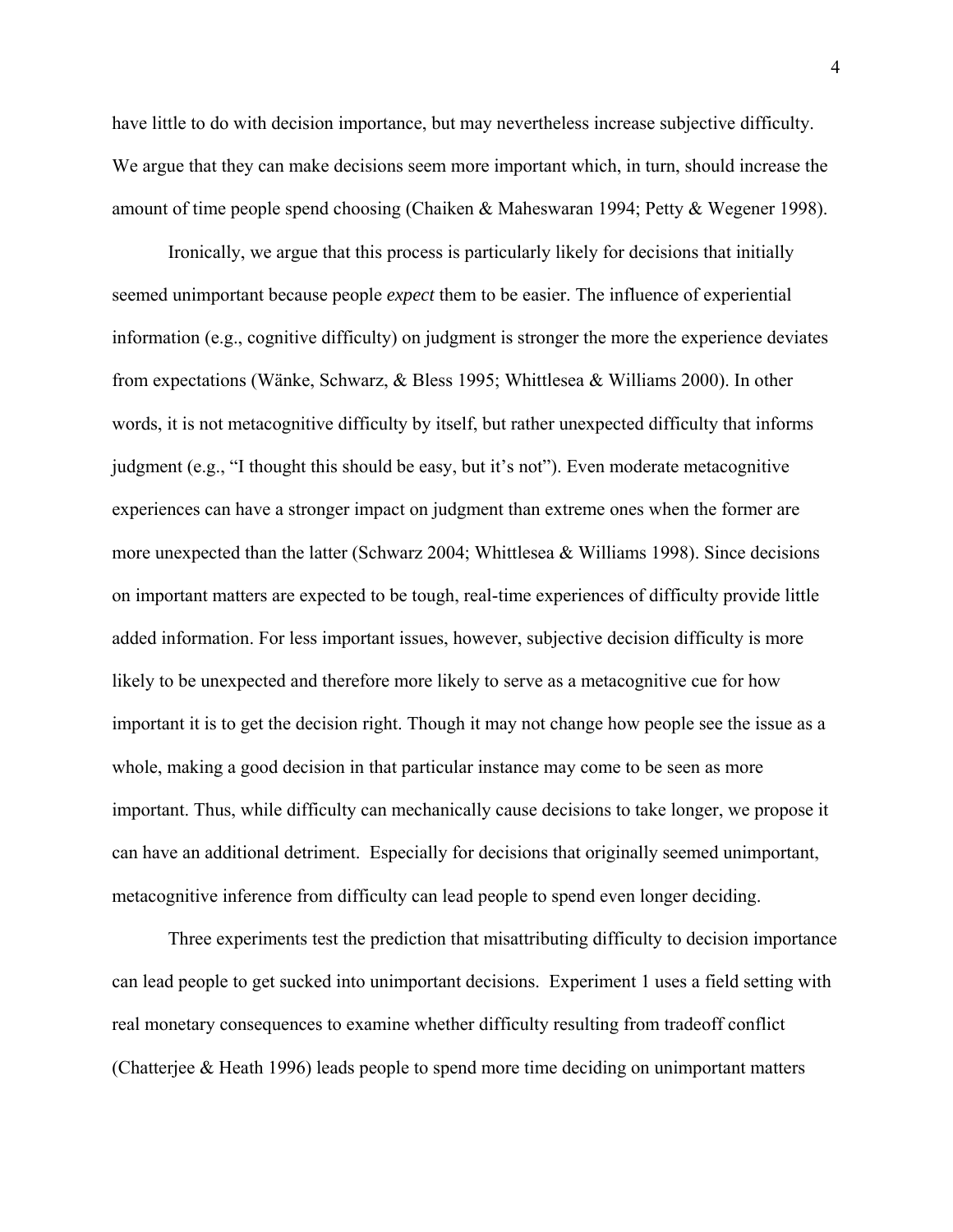(and whether this effect is more pronounced than for important matters). Experiment 2 manipulates difficulty through perceptual disfluency (Reber & Schwarz 1999), and tests our proposed metacognitive account by examining whether the effect of difficulty on deliberation time is mediated by perceived decision importance and disappears when people attribute difficulty to an alternative source (Labroo & Kim 2009; Novemsky et al. 2007). Finally, experiment 3 examines the spiraling nature of decision quicksand, testing whether struggling longer over an unimportant issue leads people to invest even further time deciding.

### **EXPERIMENT 1: REAL ASSIGNMENT CHOICES**

Amazon's Mechanical Turk is an online labor market where people post assignments for "workers" to choose from. This makes it a particularly strong domain to test our hypothesis because it is incentive-compatible and workers are motivated to spend as little time as possible given a certain payment (Mason & Suri 2010). We presented workers with a real choice and observed the effect of decision importance and difficulty on the time they spent choosing.

# **Method**

One hundred twenty one Mechanical Turkers (mean age = 32; 49% female) chose an assignment for later completion. Participants were randomly assigned to one of four conditions in a 2 (Importance: high vs. low) x 2 (Difficulty: high vs. low) between-subject design.

We varied decision importance using a manipulation validated in prior research (Schrift, Netzer,  $\&$  Kivetz 2010). Half the participants (high-importance condition) were told that their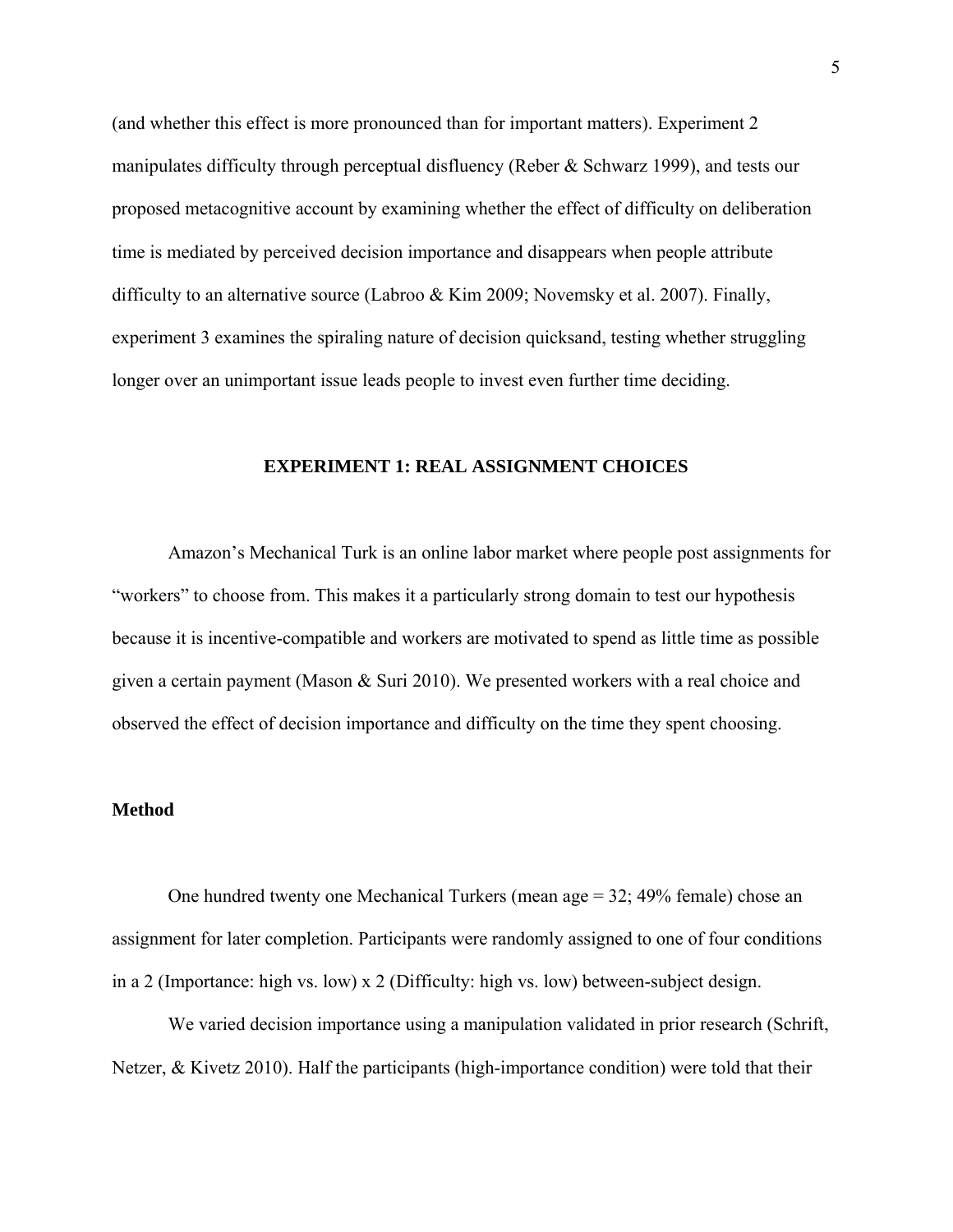choice was binding and that they would not be able to switch once their choice was submitted. The other half (low-importance condition) were told that their choice was not binding and that they could switch whenever they wanted.

Decision difficulty was manipulated through the number of options and tradeoffs, Figure 1. Participants in the difficult condition selected among four assignments which varied on four dimensions. These options included multiple tradeoffs among attributes and no single option dominated the others. Participants in the easy condition selected among only two options, one of which nearly dominated the other (superior on three attributes and inferior on one)<sup>1</sup>. Our key dependent variable was the amount of time participants spent, in seconds, before submitting their decision.

# **Results and Discussion**

 $\overline{a}$ 

Analysis of variance on time revealed a main effect of difficulty,  $F(1, 117) = 25.31$ ,  $p <$ .001,  $\eta^2$  = .178, qualified by the predicted importance x difficulty interaction,  $F(1, 117) = 4.12$ , *p*  $<$  0.05,  $\eta^2$  = 0.034, Figure 2. While difficulty increased time spent in general, it had a particularly pronounced effect in the unimportant condition ( $M_{easy} = 20.2$  vs.  $M_{difficult} = 47.8$ ),  $F(1, 117) =$ 25.36,  $p < .001$ ,  $\eta^2 = .318$ , compared to the important condition ( $M_{easy} = 28.8$  vs.  $M_{difficult} = 40.5$ ),  $F(1, 117) = 4.43, p < .05, \eta^2 = .066.$ 

Experiment 1 provides preliminary support of our prediction that experiences of difficulty can lead people to get stuck in unimportant decisions. Increased decision difficulty led people to spend more time deciding, but this effect was particularly pronounced when the

 $1$  Confirming the decision difficulty manipulation, all participants in the easy condition selected the superior option, whereas choice was distributed across all four options in the difficult condition.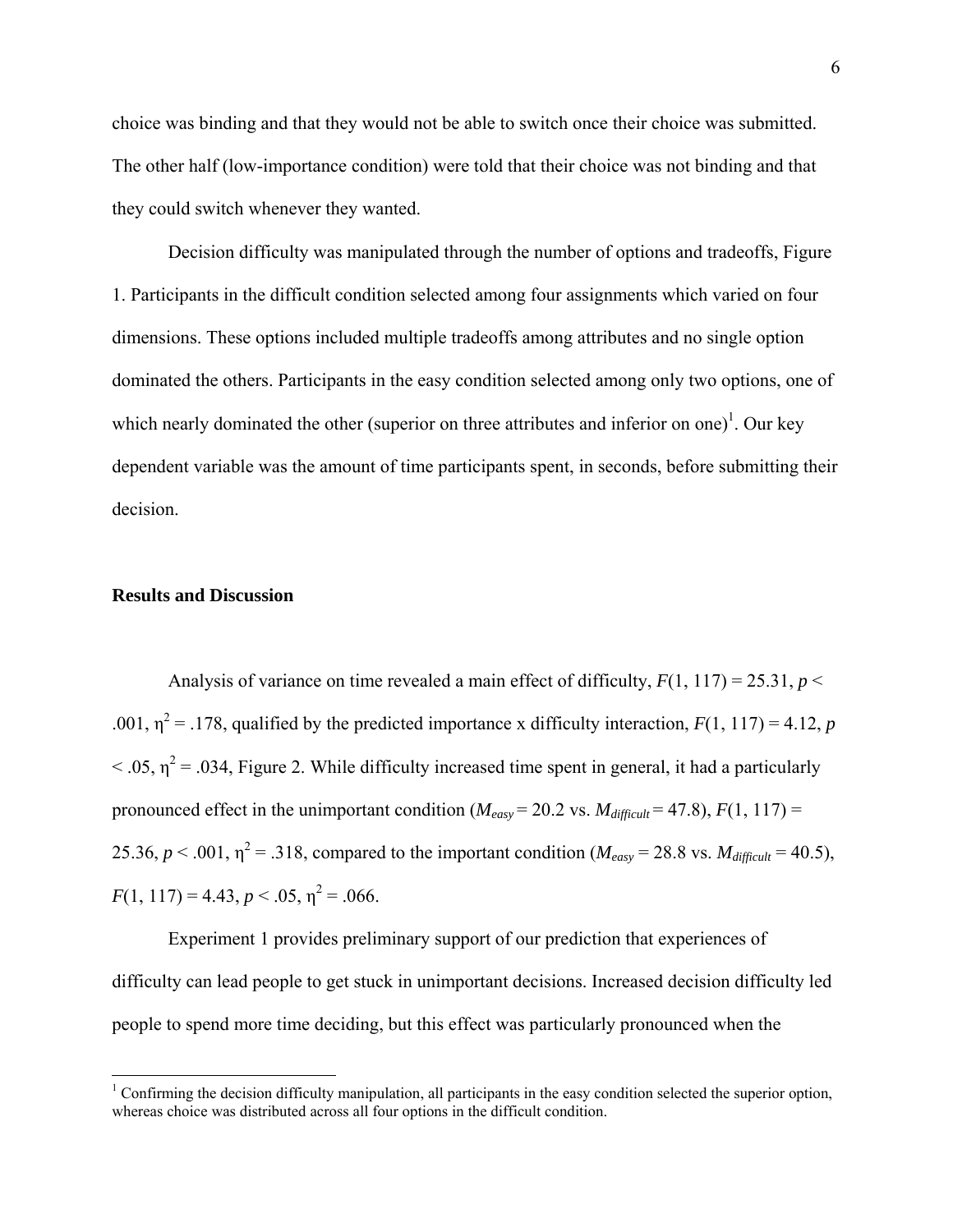decision initially seemed unimportant. The next experiment investigates whether metacognition underlies this finding and tests the mediating role of perceived decision importance.

# **EXPERIMENT 2: THE PROCESS UNDERLYING DECISION QUICKSAND**

Experiment 2 extends experiment 1 in three important ways. First, rather than manipulating difficulty through the options themselves, we kept the options and tradeoffs difficulty the same but manipulated ease of processing by presenting them in an easy or difficult to read font (Labroo & Kim 2009). This provides an even stronger test of our theory because it allows us to examine whether inferences about decision difficulty lead people to spend more time on unimportant decisions even when difficulty is truly exogenous to the decision. Second, we collected measures of perceived decision importance to examine its hypothesized mediating role in these effects. Finally, we examined the role of misattribution by adding a condition in which participants were prompted to correctly attribute difficulty to font quality (adapted from Novemsky et al., 2007). If the effect of difficulty on deliberation time is driven by misattribution of the experience to decision importance, as we suggest, then calling attention to the true source of difficulty should eliminate the effect.

# **Method**

Participants ( $N = 264$ , mean age = 38; 70% female) were recruited through a nationwide database of people who indicated they were interested in completing psychological experiments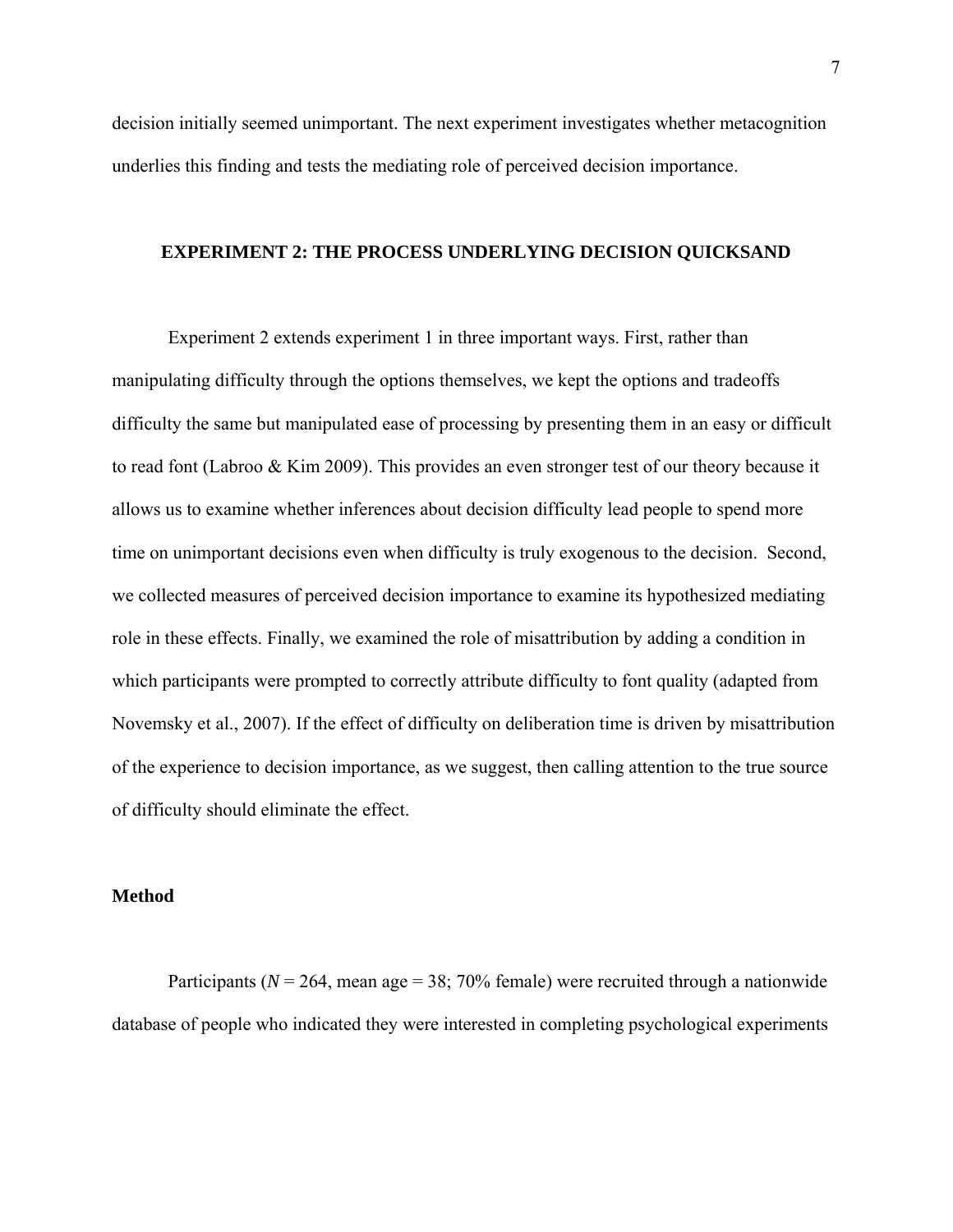on the Internet. They were randomly assigned to condition in a 2 (Importance: high vs. low) x 3 (Difficulty: low vs. high vs. high with corrected attribution) between-subject design.

They chose between two flight options described using four attributes, and decision importance was manipulated through framing. In the important [unimportant] condition, people were asked to imagine they were traveling for an important [unimportant] meeting and the journey was said to be "relatively long and tiring, so it is very important that you get the best flight possible [short and easy, so it is relatively unimportant what flight you get]."

Decision difficulty was manipulated through processing ease. The two options were presented using either a small, low-contrast font (high-difficulty condition) or a larger, highcontrast font (low-difficulty condition), (Labroo & Kim 2009). The content of the options and tradeoffs was kept the same across difficulty conditions. In the corrected attribution condition, the options were presented in hard-to-read font but participants were forewarned that the information might be difficult to read because of low font quality.

Our key dependent variable was how much time participants spent deciding. To test the mediating role of perceived decision importance of making a good decision, participants also rated the extent to which it was important to them to make a good decision and the decision seemed important (1 = Not at all important;  $7 =$  Very important,  $r = .76$ , averaged to form an index). Finally, as a manipulation check, participants rated how the decision compared to expectations (1 = easier than expected;  $4$  = neither easier nor harder than expected;  $7$  = harder than expected).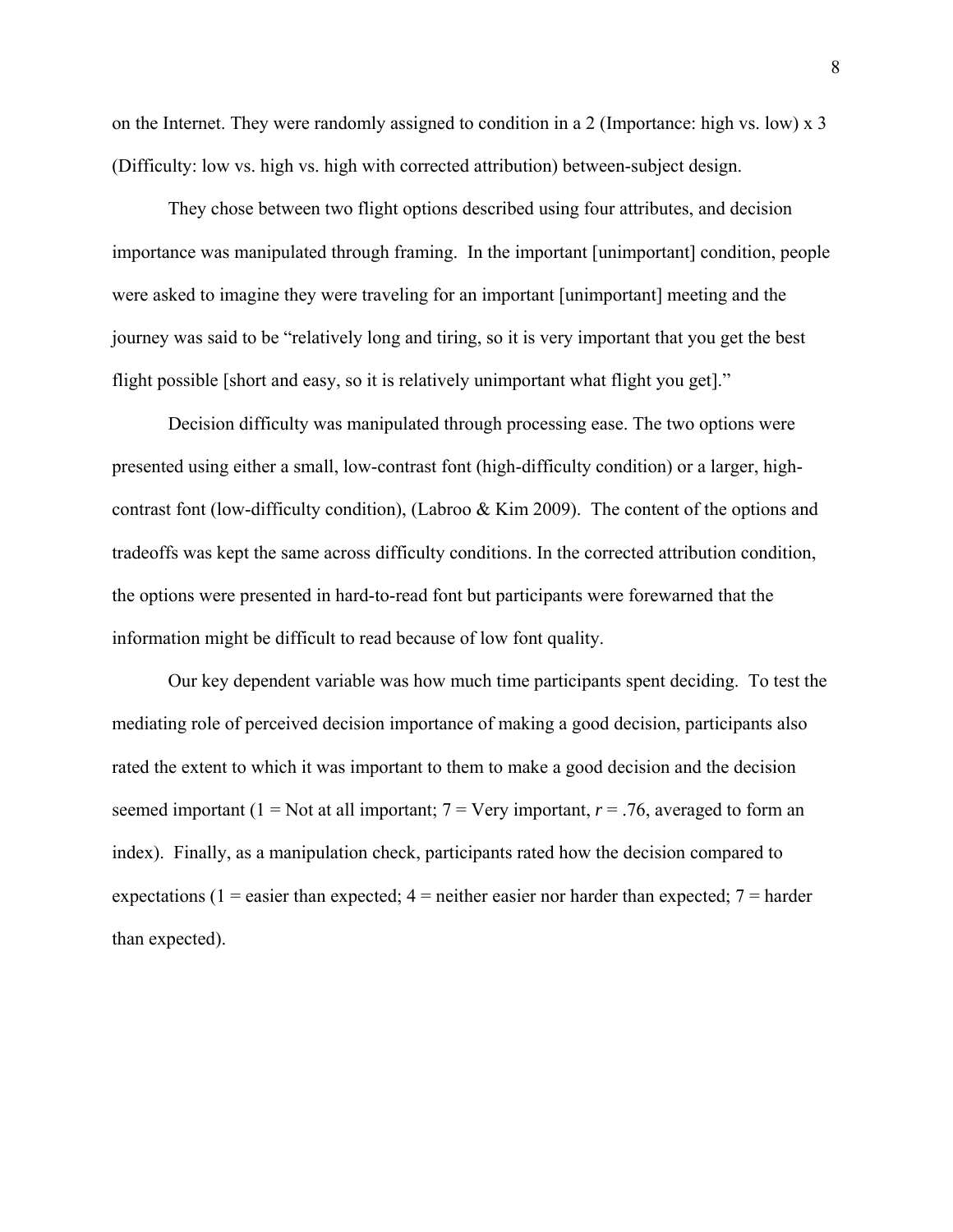#### **Results**

*Manipulation check*. As expected, an importance x difficulty ANOVA on perceived difficulty relative to expectations revealed a significant interaction  $F(1, 258) = 3.19$ ,  $p < .05$ . *T*tests indicated that experienced difficulty was significantly higher than expected (as represented by the neutral midpoint of the scale, 4) only in the low-importance, disfluent condition  $(M =$ 4.69),  $t = 4.93$ ,  $p < 0.01$ . Experienced difficulty was no different from expectations (as measured by the neutral midpoint of the scale) in all the other conditions (all *t* < 1, *ns*), and these conditions did not differ significantly from one another, all *F*(1, 258) < 1.7, *ns*.

*Effect on deliberation time.* A 2 (importance) x 3 (difficulty) ANOVA on time revealed a main effect of difficulty,  $F(2, 258) = 4.17$ ,  $p < .05$ ,  $\eta^2 = .038$ , which was qualified by the predicted interaction,  $F(2, 258) = 3.80$ ,  $p < .05$ ,  $\eta^2 = .035$ . See figure 3.

As expected, when the decision seemed unimportant, decision difficulty increased deliberation time ( $M_{fluent}$  = 35.9 vs.  $M_{disfluent}$  = 51.3),  $F(2, 258)$  = 7.92,  $p < .001$ ,  $\eta^2$  = .232, but it did not have the same effect when the decision seemed important ( $M_{fluent} = 45.2$  vs.  $M_{disfluent} =$ 45.0), *F* < .20, *ns*. Looked at another way, when the options were easy to process, people deliberated longer in the important condition,  $F(1, 258) = 6.35$ ,  $p < .05$ , but this reversed when the options were harder to process,  $F(1, 258) = 3.57$ ,  $p < .06$ .

Moreover, the corrected attribution condition reveals that the effect of increased difficulty on unimportant decisions disappeared when participants had been prompted to correctly attribute difficulty to the font ( $M_{disfluent\_corrected} = 37.5$ , significantly smaller than  $M_{disfluent} = 51.3$ ,  $p < .005$ , but similar to  $M_{fluent}$  = 35.9,  $p = .49$ ). This supports the notion that the effect of difficulty was driven by misattribution of difficulty to decision importance.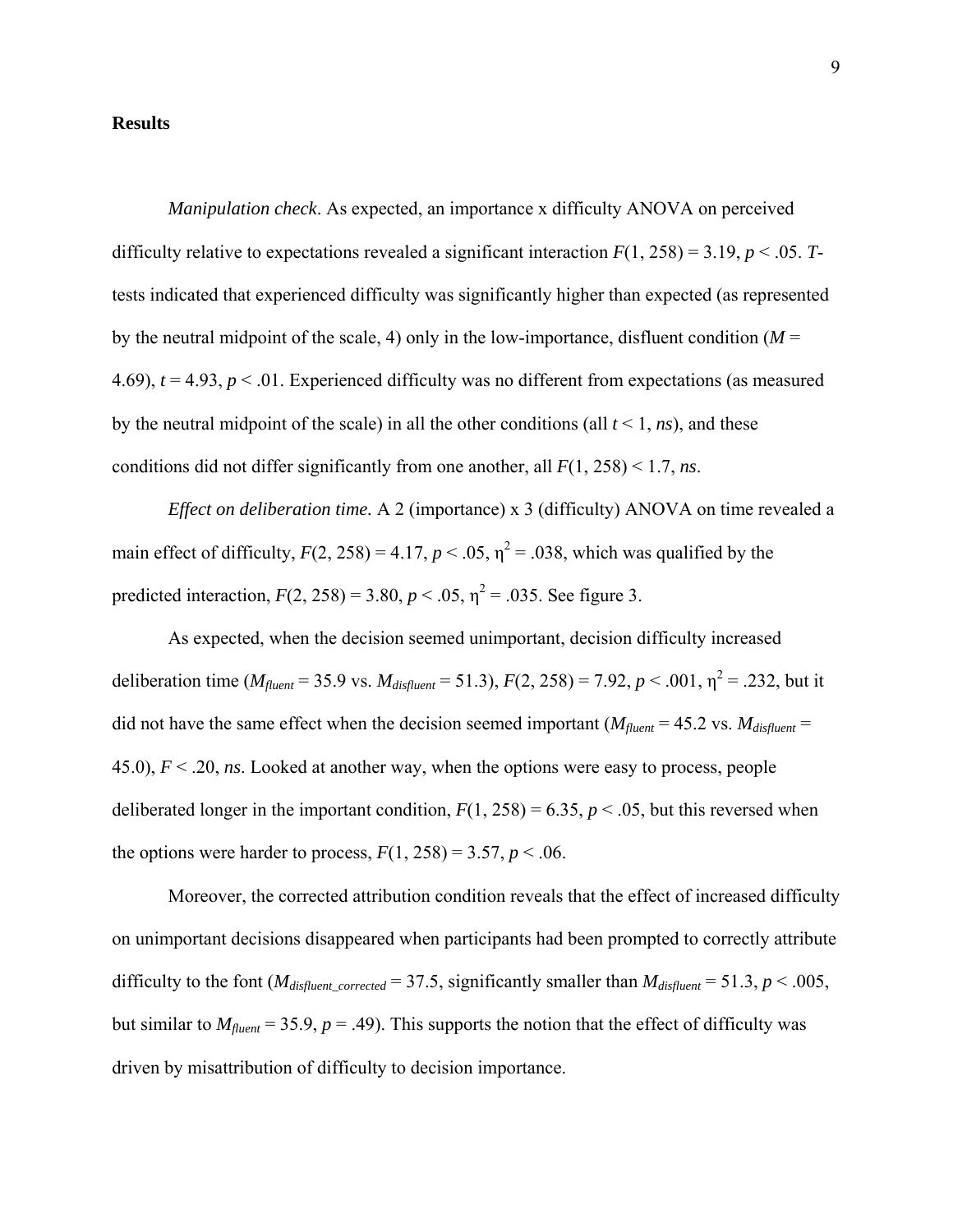*Effect on perceived importance of making a good decision.* Running the same ANOVA on perceived decision importance revealed a main effect of importance framing, *F*(1, 258) = 26.47,  $p < .001$ ,  $\eta^2 = .099$ , indicating that our manipulation was successful. Second, in addition to a main effect of difficulty,  $F(2, 258) = 5.82$ ,  $p < .05$ , the analysis also revealed the predicted framing x difficulty interaction,  $F(2, 258) = 9.28$ ,  $p < .001$ . As expected, decision difficulty increased perceived decision importance in the low-importance condition,  $F(2, 258) < 14.81$ ,  $p <$ .001, but this effect was attenuated when the decision had been framed as important *F* < .30, *ns*.

Specifically, in the low-importance condition, participants perceived the decision as more important when the options were disfluent ( $M_{fluent}$  = 3.6 vs.  $M_{disfluent}$  = 5.1),  $p < .001$ , but this difference disappeared when participants had been forewarned that font quality might make the information difficult to read ( $M_{\text{disfluent\_attribution}} = 4.1$ , similar to  $M_{\text{fluent}} = 3.6$ ,  $p < .2$ , but different from  $M_{distluent} = 5.1 \, p \le .06$ ).

*Moderated mediation analysis.* We tested whether fluency impacted time through perceived importance, where the path from fluency to perceived importance is moderated by framing. Moderated mediation analysis was based on the approach and SPSS macro developed by Preacher, Rucker, and Hayes (2007). The results indicated that perceived importance was predicted by the fluency x framing interaction in the mediator model,  $t = 4.39$ ,  $p < .001$ . In the dependent-variable model, perceived importance predicted time,  $t = 3.72$ ,  $p < .001$ , whereas the fluency x framing interaction did not,  $t = 1.22$ , *ns*. The conditional indirect effect of fluency on time through perceived importance was significant in the low-importance framing condition,  $z =$ 2.45,  $p < 0.05$ , but not in the high-importance framing condition,  $z = 0.61$ , *ns*. This suggests that the effect of difficulty on decision time was mediated by increased perceived decision importance, but only in the low-importance condition.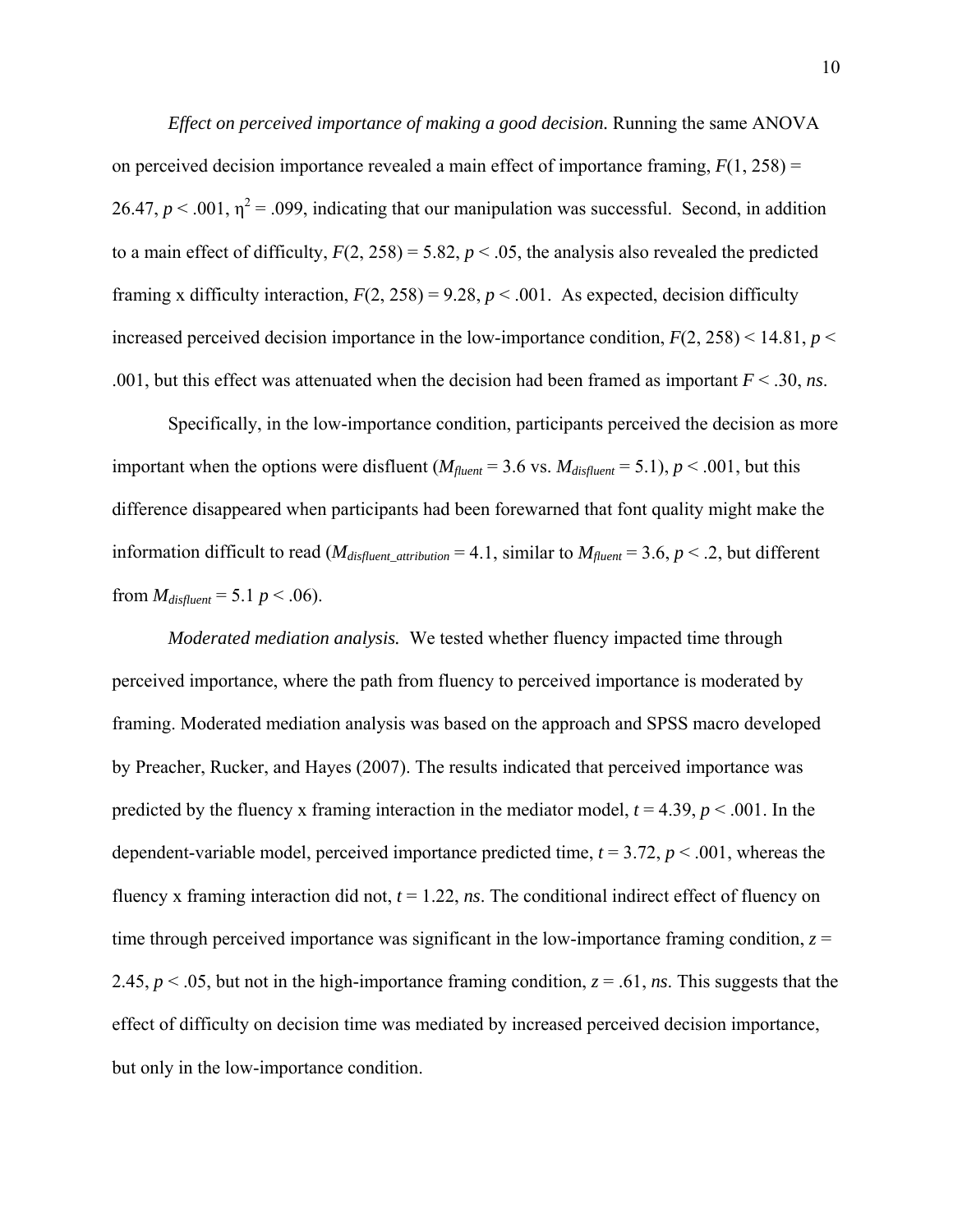# **Discussion**

These results extend the findings of Experiment 1 to a situation where difficulty is entirely exogenous to the decision and provide deeper insight into the mechanism behind the effect. Increased difficulty led people to spend more time deciding because it increased the perceived importance of making a good decision, but only when the decision originally seemed unimportant (i.e., difficulty was unexpected). Consistent with our metacognitive explanation, the effect disappeared when difficulty was attributed to its true source (the font).

Importantly, our findings are inconsistent with a number of alternative accounts. First, a ceiling-effect explanation for the lack of change in deliberation time in the high-importance condition is inconsistent with the results of both experiment 1 and 2 because the amount of time participants spent in those conditions was clearly exceeded in the low-importance/difficult condition. Second, while metacognitive difficulty can lead to uncertainty and increased systematic processing (Alter et al., 2007), this cannot explain why the effect of difficulty was mediated by decision importance (experiment 2). Casting further doubt on this explanation, we asked participants to rate the extent to which they felt certain about their decision and confident while making it (on 7-point scales), using a similar set-up to experiment 2. Neither the fluency manipulation, nor the interaction between fluency and importance, impacted either certainty or confidence ratings, all *Fs* < 1.2. That said, though both alternative accounts cannot explain our results, these processes may contribute to "decision quicksand" in some instances.

The experiments so far have focused on direct effects of metacognitive inference on deliberation time, but metacognitive inferences regarding decision importance may also have other downstream consequences. In particular, we labeled this phenomenon decision quicksand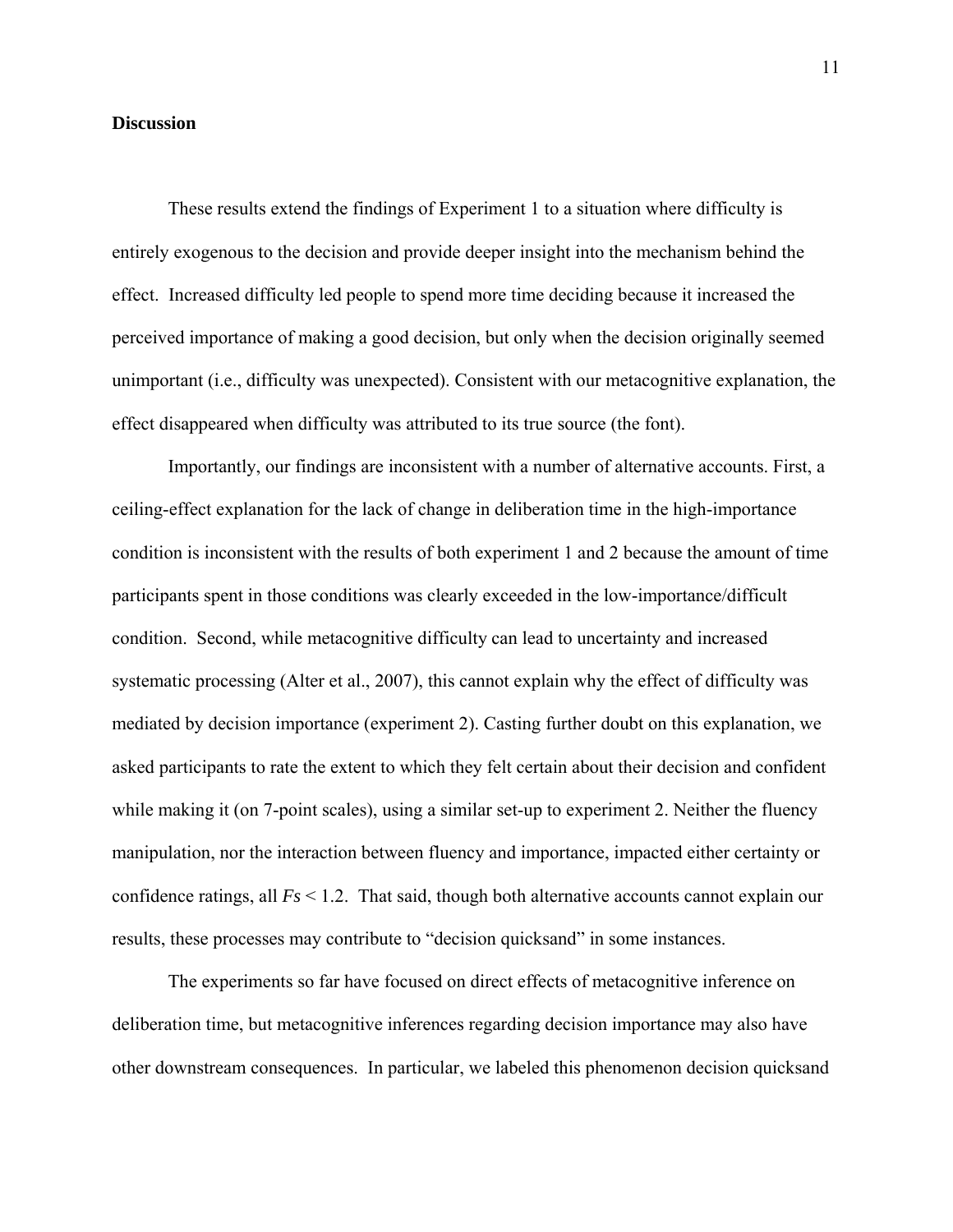not only because it leads people to get stuck in unimportant decisions, but because, like quicksand, exerting effort to get out may lead people to get stuck even further, in several ways.

For example, increased perceptions of decision importance due to incidental difficulty could lead people to seek additional options (Kahn & Ratner 2005), further increasing deliberation time and difficulty (Iyengar & Lepper 2000; Jacoby et al. 1974). Indeed, another study we conducted found that metacognitive difficulty in unimportant decisions leads people to search for more choice options. Using the same paradigm as in Experiment 2, we asked participants ( $N = 183$ , mean age = 39; 68% female) how interested they were in seeing more options before they made their decision ( $1 = Not$  at all,  $7 = Very$  much). Results revealed a similar importance framing x fluency interaction,  $F(1, 179) = 4.06$ ,  $p < .05$ , whereby processing difficulty increased participants' tendency to request more options when the decision was framed as unimportant,  $F(1, 179) = 8.29$ ,  $p < .005$ , but not when the decision was framed as important, *F* < .01 , *ns*. Considering more options should not only directly increase deliberation time, but can also make the decision more difficult which could, in turn, increase perceived importance and further suck people in.

# **EXPERIMENT 3: PERCEPTIONS OF TIME SPENT EXACERBATE DECISION QUICKSAND**

The results so far have demonstrated that metacognitive inferences about decision importance can lead people to spend more time on unimportant decisions. But if people form inferences about decision importance from their own decision efforts, then not only might increased perceived importance lead people to spend more time deciding, but increased decision time might, in turn, validate and amplify these perceptions of importance, which might further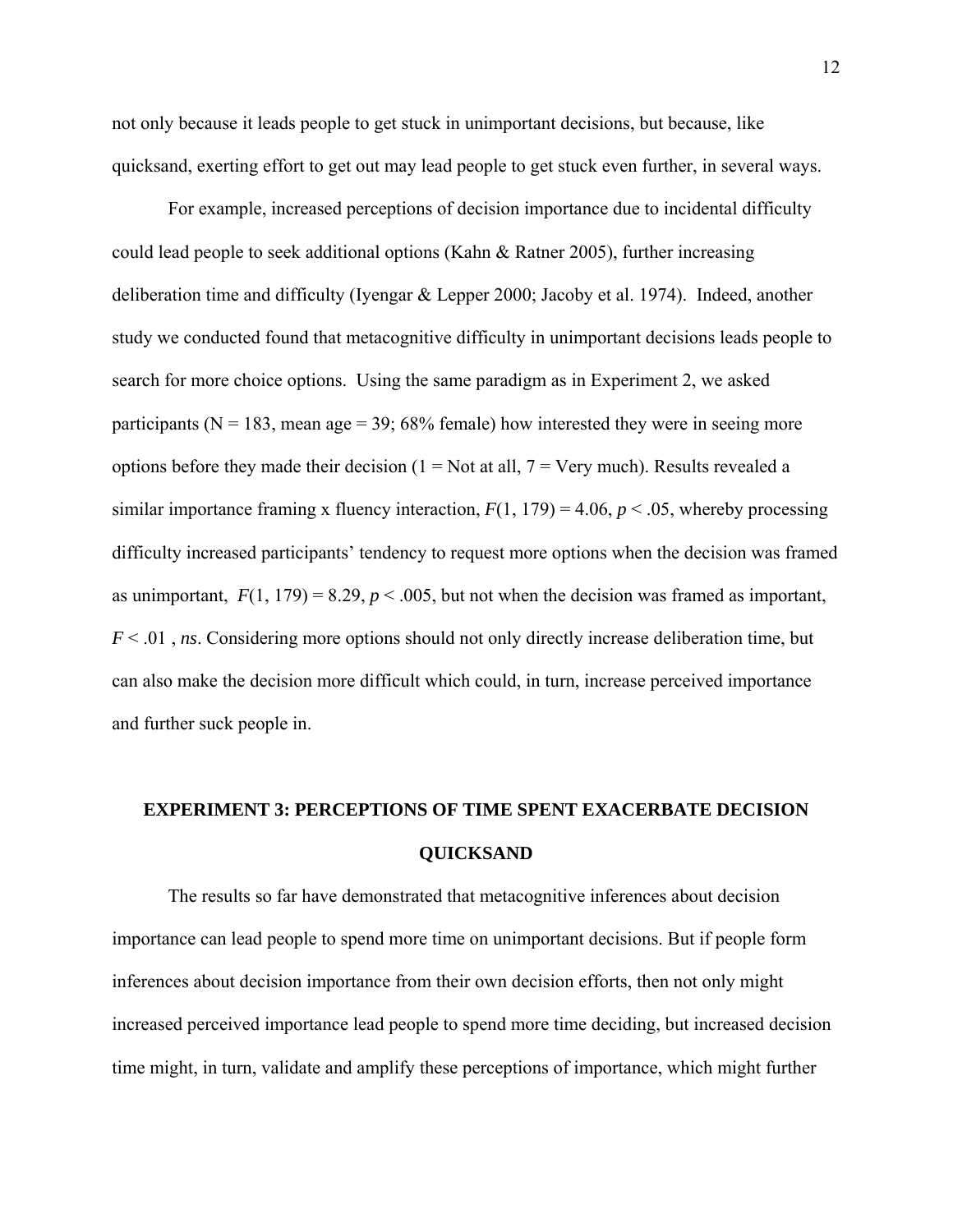increase deliberation time. Thus, one could imagine a recursive loop between deliberation time, difficulty, and perceived importance. Inferences from difficulty may not only impact immediate deliberation, but may kick off a quicksand cycle that leads people to spend more and more time on a decision that initially seemed rather unimportant. Quicksand sucks people in, but the worse it seems the more people struggle.

In experiment 3, we test the prediction that the more people feel they have been struggling with an unimportant decision, the more likely they are to spend additional time. We manipulate perceived elapsed time and examine the resulting consequences on further deliberation.

### **Method**

Students ( $N = 261$ ; mean age  $= 22$ ; 45% females) were randomly assigned to condition in a 2 (Importance: high vs. low) x 2 (Difficulty: high vs. low) x 2 (Elapsed Time: normal vs. fast) between-subject design. They imagined selecting a university course for the following semester and chose between two options, each described using four attributes.

Decision importance was manipulated through framing. In the high [low] importance condition, participants were told "both options [neither option] would count toward your major, so it is an important [unimportant] decision." Decision difficulty was manipulated through processing ease (fluency), as in experiment 2.

We also manipulated how much time participants thought had elapsed by displaying a running clock alongside the choice options (cf. Wearden, Pilpott, & Win 1999). In the normal condition, the clock's second hand completed a full circle every 60 seconds. In the fast condition,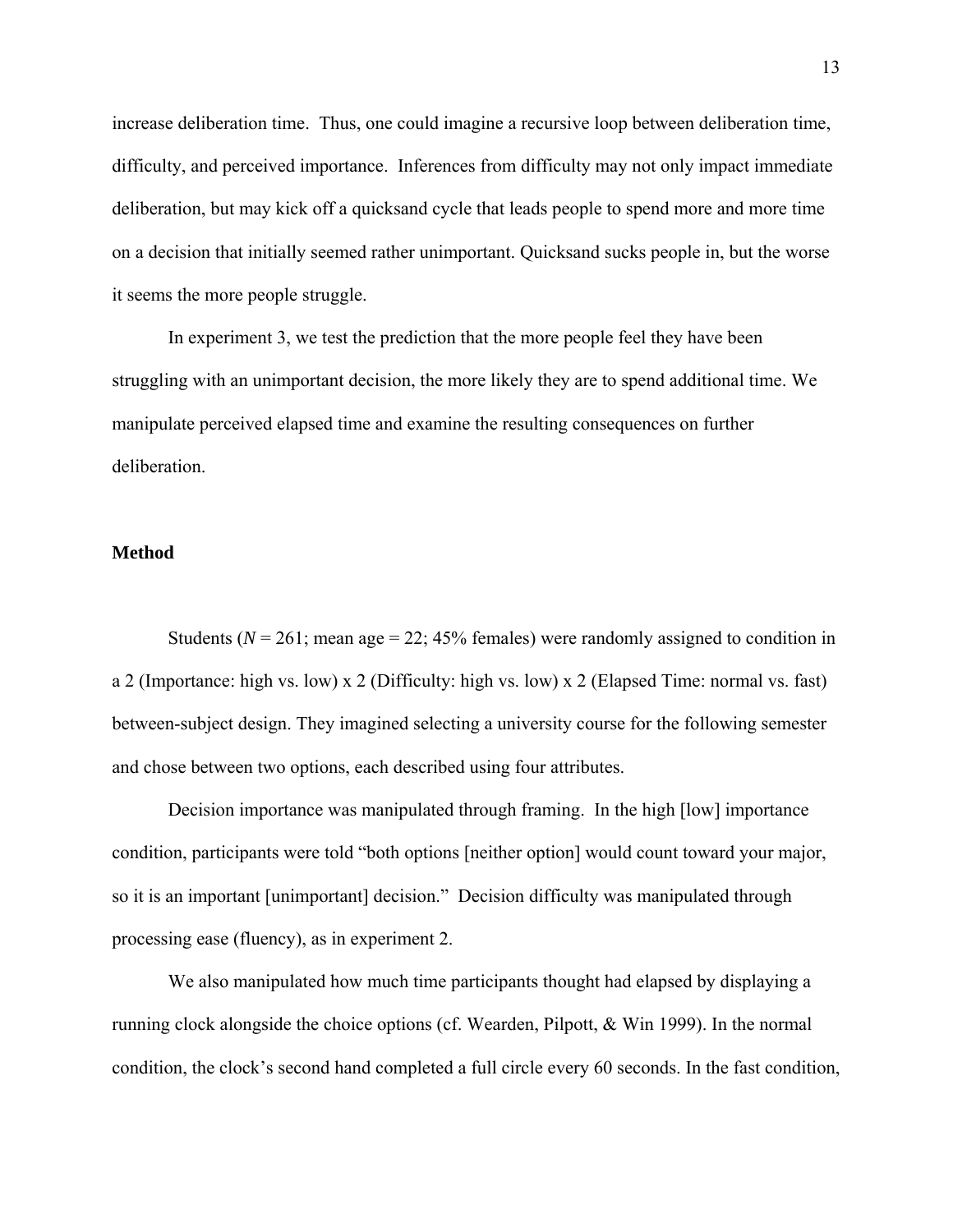the hand was sped up (completed a circle every 15 seconds). Pretest results indicated that the presence of the faster (vs. normal) clock increased perceptions of elapsed time.<sup>2</sup>

The focal dependent variable was the amount of time it took participants to make their choice.

# **Results and Discussion**

A 2 (importance) x 2 (difficulty) x 2 (clock) ANOVA on time replicated the importance x difficulty interaction found in our prior studies,  $F(1, 253) = 35.38$ ,  $p < .001$ ,  $\eta^2 = .131$ . Further, this effect was qualified by a 3-way importance x difficulty x perceived time interaction,  $F(1)$ ,  $(253) = 4.37, p < .05, \eta^2 = .023.$ 

Looking at the low-importance condition shows that decision difficulty increased decision time in the normal time condition ( $M_{easy} = 28.9$  vs.  $M_{difficult} = 46.8$ ),  $F(1, 131) = 11.8$ , *p*  $<$  0.005, but had an even stronger effect in the fast time condition ( $M_{easy}$  = 28.0 vs.  $M_{difficult}$  = 74.9),  $F(1, 131) = 48.3$ ,  $p < .001$ , resulting in a significant difficulty x perceived time interaction,  $F(1, 131) = 15.2, p < .001$ . Thus, people spent even more time on the unimportant decision when they felt that more time had elapsed. There was no corresponding difficulty x perceived time interaction in the high-importance decision condition,  $F < 0$ , *ns*. Figure 4.

An importance x perceived time interaction,  $F(1, 253) = 3.16$ ,  $p < .08$ , suggested that although people spent more time in general when time seemed to elapse faster,  $F(1, 253) = 5.50$ ,  $p < .05$ , this effect was significant in the low-importance condition ( $M_{normal} = 37.8$  vs.  $M_{fast} =$ 

 $\frac{1}{2}$  Participants (N = 50) were given 60 seconds to read some text. Those in the faster clock condition estimated they spent longer reading ( $M = 87.7$  seconds) than those in the normal condition ( $M = 73.4$ ),  $F(1, 48) = 6.03$ ,  $p < .05$ .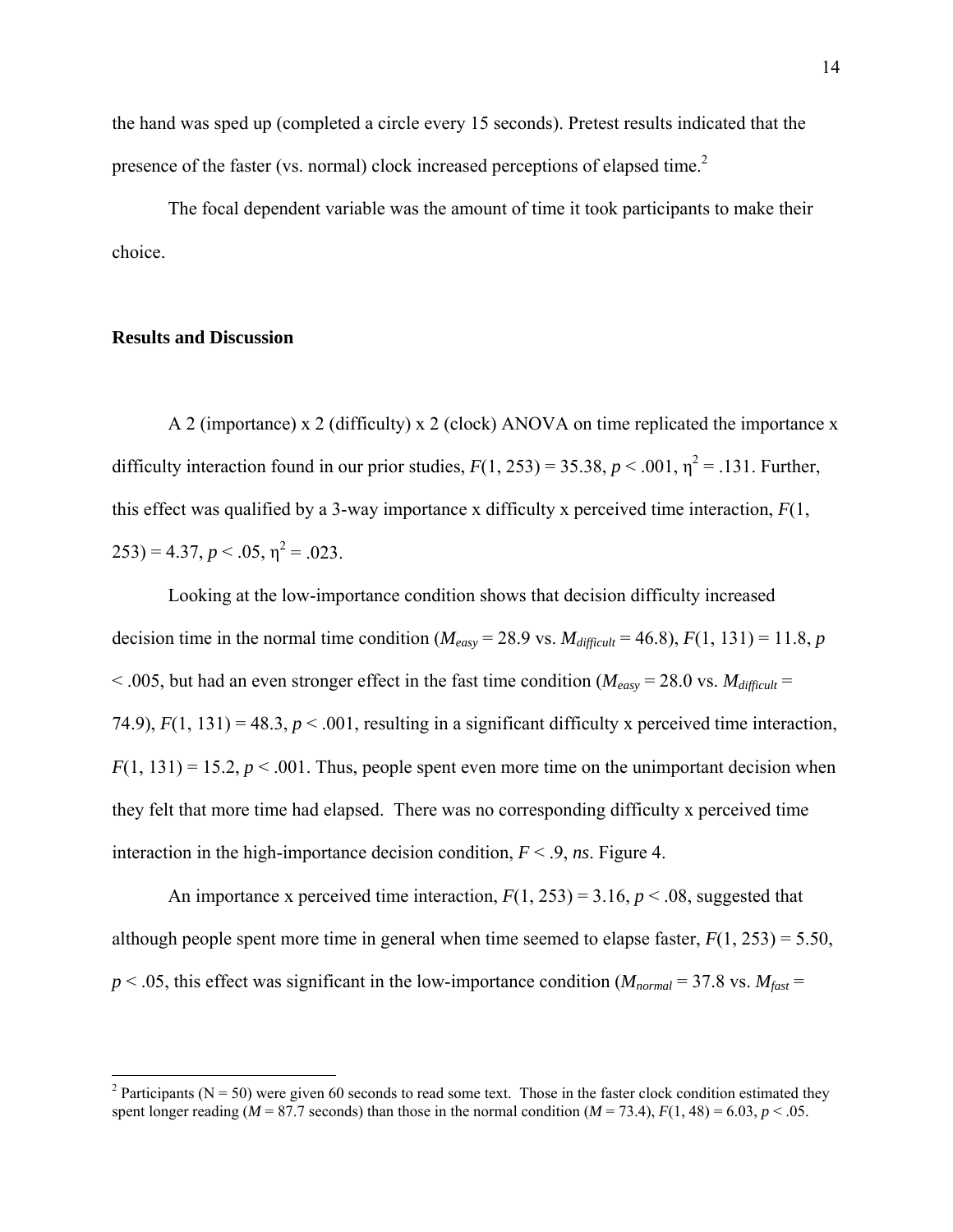51.43),  $F(1, 253) = 8.65$ ,  $p < .005$ , but disappeared in the high-importance condition ( $M_{normal}$ 49.4 vs.  $M_{\text{fast}}$  = 51.3),  $F < .3$ , *ns*.

These results indicate that perceptions of time spent deciding further contribute to the tendency to get stuck in unimportant decisions. Though thinking one has spent more time could potentially suggest that one has deliberated sufficiently already, decreasing further deliberation, our results reveal an opposite pattern. Feeling like one has spent more time on an unimportant decision leads people to invest even more time, causing them to get mired even further.

### **GENERAL DISCUSSION**

Our findings illustrate one reason that people get mired in unimportant decisions. Though they may not be as consequential, unimportant decisions are just as often plagued by incidental factors that make them difficult (e.g., trade-offs, disfluency, or information overload). Metacognitive inference can make unexpectedly difficult decisions seem more important which, in turn, increases deliberation time. Ironically, this process is more likely to occur for unimportant decisions because people expect them to be easier. Although people may recognize that they are dwelling on a trivial issue, they nevertheless feel during the decision experience that it is important to get the decision right.

The results also illustrate the strength of this effect by demonstrating that unexpected metacognitive difficulty can sometimes lead people to spend as much (experiment 1 and 3) or even more time (experiment 2 and 3) on unimportant decisions as on important ones. Though most people do not spend as much time choosing a toothbrush (less important decision) as a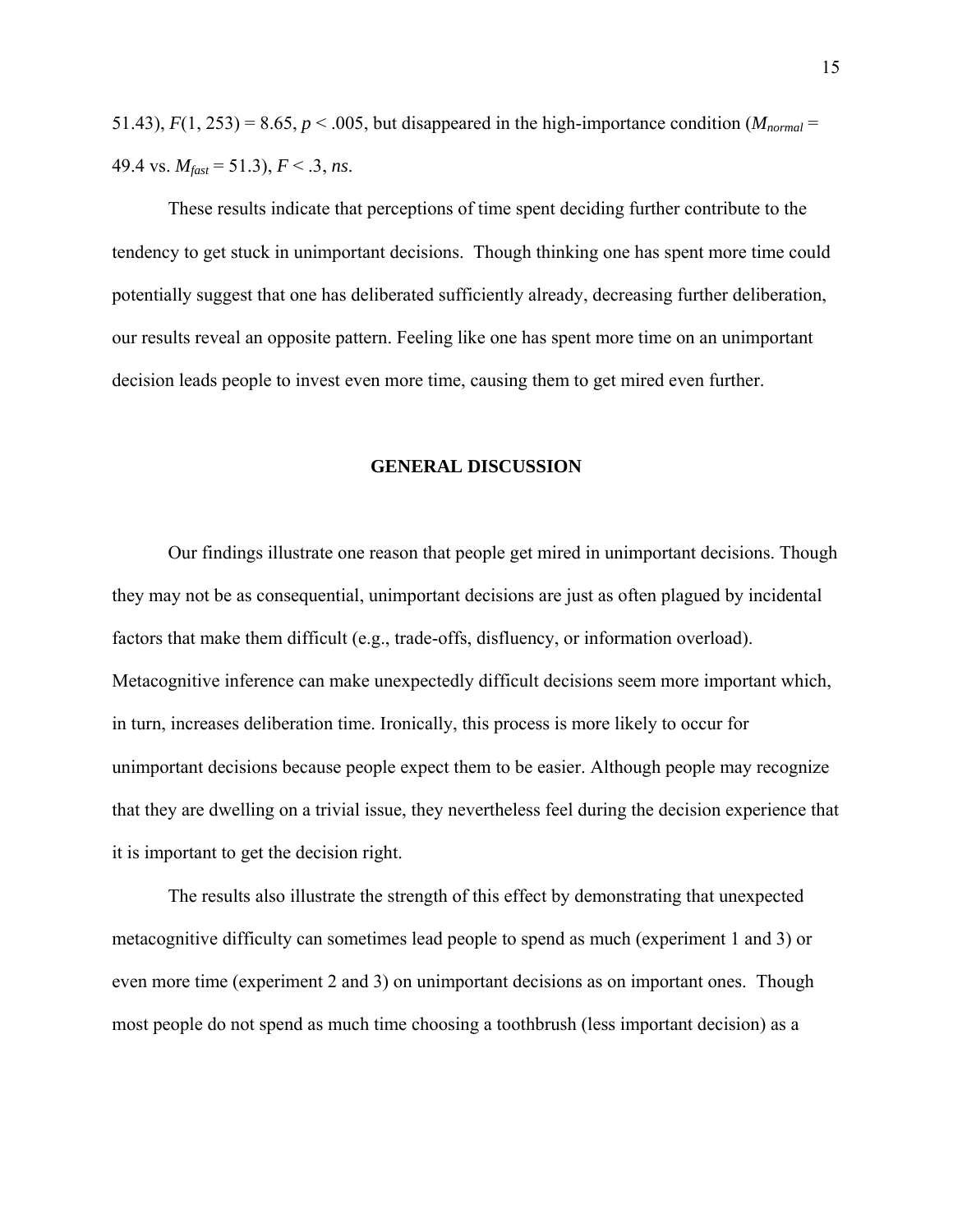house (more important decision), these effects suggest that metacognitive inferences can sometimes lead unimportant decisions to take longer than more important ones.

One thing that makes this phenomenon particularly intriguing is the discrepancy between how people generally feel about relatively unimportant decisions and how they feel when the decision is taking place. In the heat of the moment, experienced difficulty can impact how important decision makers feel it is to get the decision right, leading them to get bogged down in unimportant decisions. But once the dust has settled and choice has been made, people may wonder why they spent so long deciding on a relatively inconsequential issue. Consequently, low-level, concrete processing (Trope & Liberman 2010) should increase the likelihood that people get stuck in unimportant decisions because people are more likely to be affected by incidental metacognitive inputs under such processing (Tsai  $\&$  Thomas 2011).

We have argued that experienced difficulty should have a stronger effect on lessimportant decisions, but whether it also impacts important decisions should depend, in part, on expectations. In experiment 2, for example, participants did not find the important condition harder than expected, even when it was difficult, and difficulty did not increase time they spent on that decision. But if the difficulty experienced in an important decision is greater than expected, it might also increase decision time. Interestingly, unexpected ease may not necessarily decrease deliberation effort for important decisions because people are motivated to expend high effort on important decisions even when they are easy (Schrift et al. 2010).

Overall, the current research demonstrates another reason choice can become difficult. While choice is generally thought to be desirable (Botti & Iyengar 2004), recent work has shown that it can often be paralyzing and fraught with regret due to factors such as too many options or information (Iyengar & Lepper 2000; Schwartz 2004). But while these external factors can

16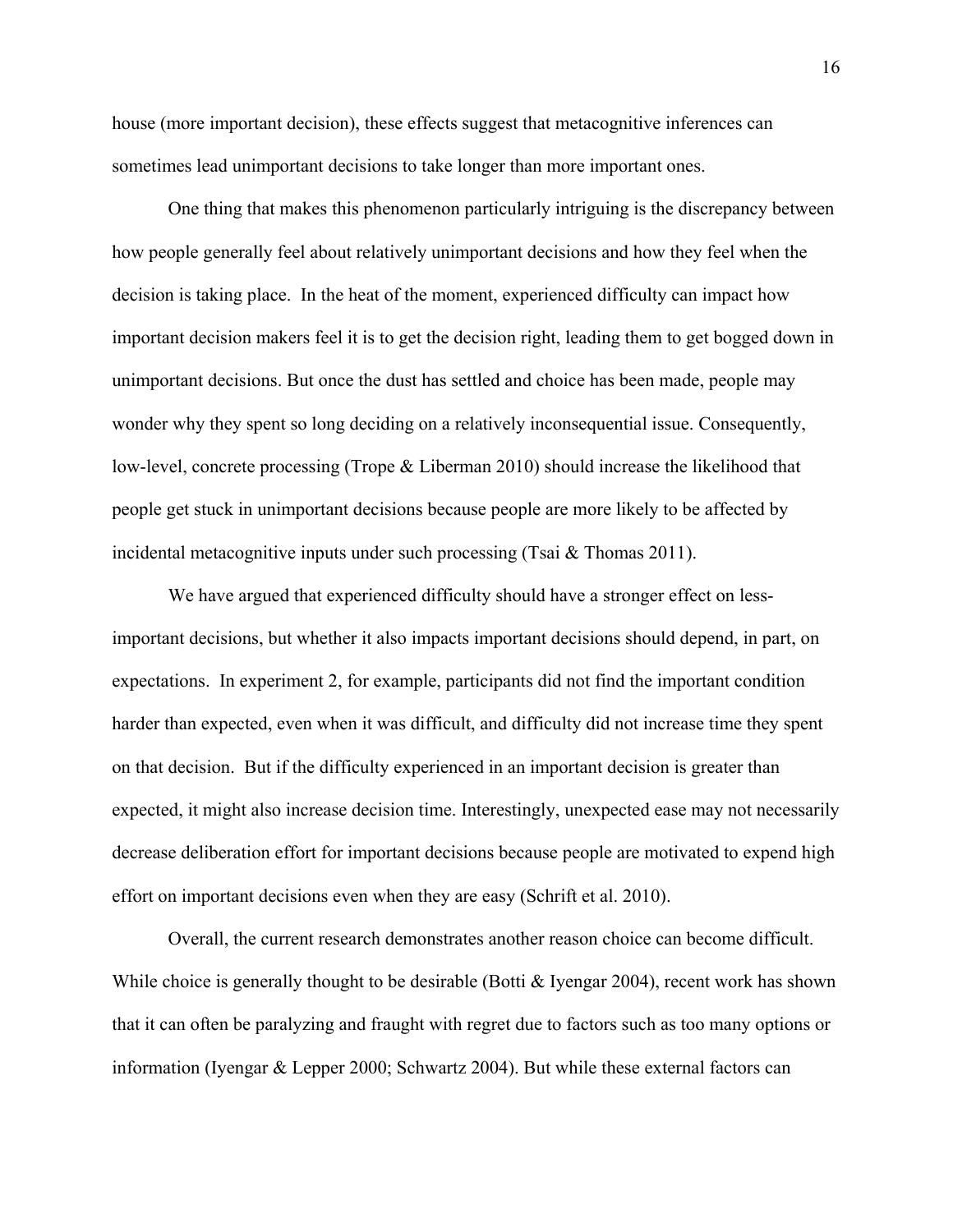directly increase the time and effort needed to choose by increasing the amount of information to process, our work shows that they can also have indirect effects through metacognitive inference. By making decisions seem subjectively more important, these factors can further aggravate the negative consequences of choice overload.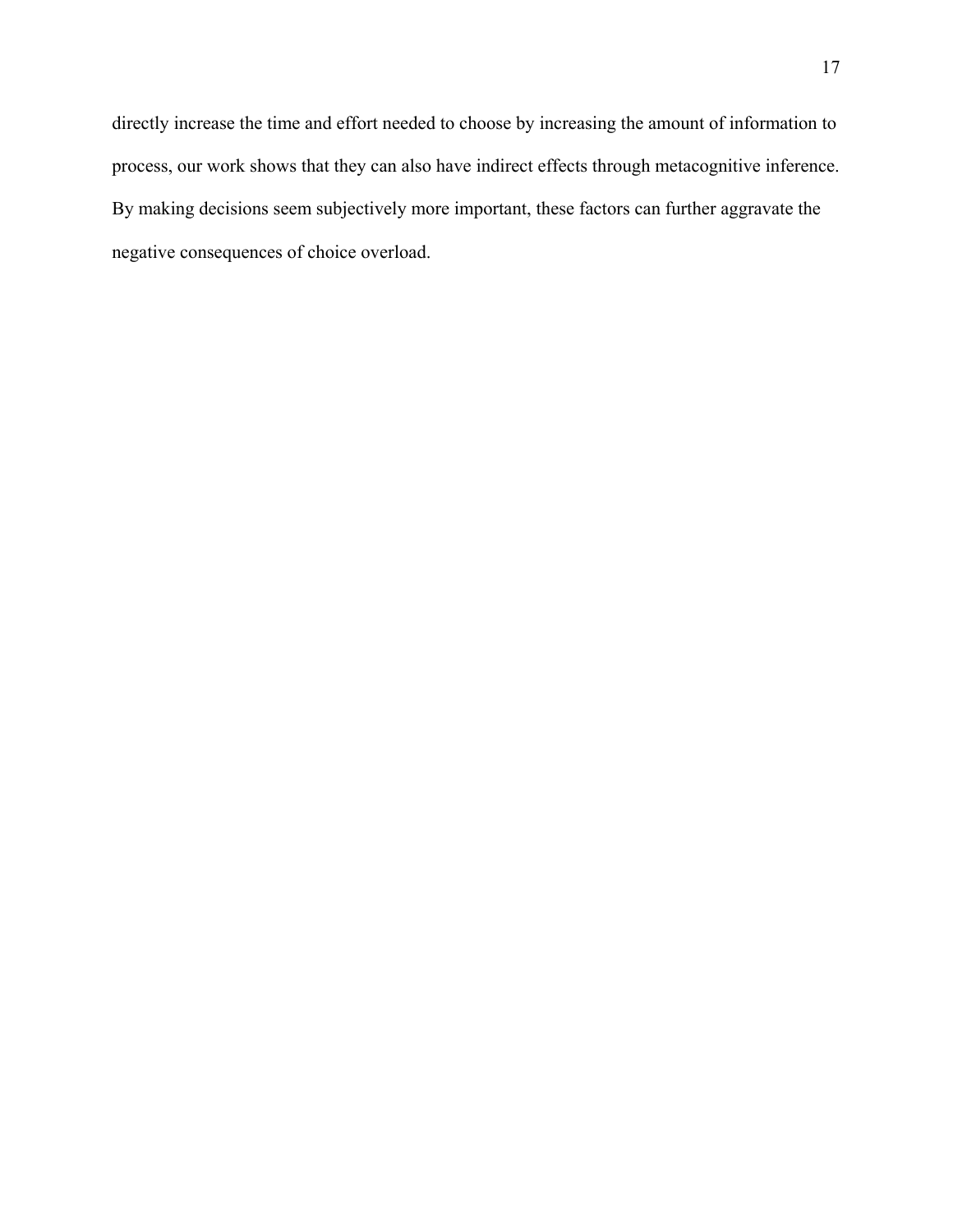#### **REFERENCES**

- Alter, A. L. & Oppenheimer, D. M. (2008). Effects of fluency on psychological distance and mental construal (or why New York is a large city, but *New York* is a civilized jungle). *Psychological Science*, 19, 161-167.
- Alter, A. L., Oppenheimer, D. M., Epley, N., & Eyre, R. N. (2007). Overcoming Intuition: Metacognitive Difficulty Activates Analytic Reasoning. *Journal of Experimental Psychology: General*, 136 (4), 569–576.
- Botti, S., & Iyengar, S. S. (2004). The psychological pleasure and pain of choosing: When people prefer choosing at the cost of subsequent outcome satisfaction. *Journal of Personality and Social Psychology*, 87 (3), 312-326.
- Chaiken, S., & Maheswaran, D. (1994). Heuristic processing can bias systematic processing: Effects of source credibility, argument ambiguity, and task importance on attitude judgment. *Journal of Personality and Social Psychology*, 66, 460-473.
- Chatterjee, S., & Heath, T. B. (1996). Conflict and Loss Aversion in Multiattribute Choice: The Effects of Trade-Off Size and Reference Dependence on Decision Difficulty. *Organizational Behavior and Human Decision Processes*, 67 (2), 144–155.
- Iyengar, S. S., & Lepper, M. (2000). When choice is demotivating: Can one desire too much of a good thing? *Journal of Personality and Social Psychology*, 79, 995-1006.
- Jacoby, J., Speller, D. E., & Kohn C. A. (1974). Brand Choice Behavior as a Function of Information Load. *Journal of Marketing Research*, 11 (February), 63-69.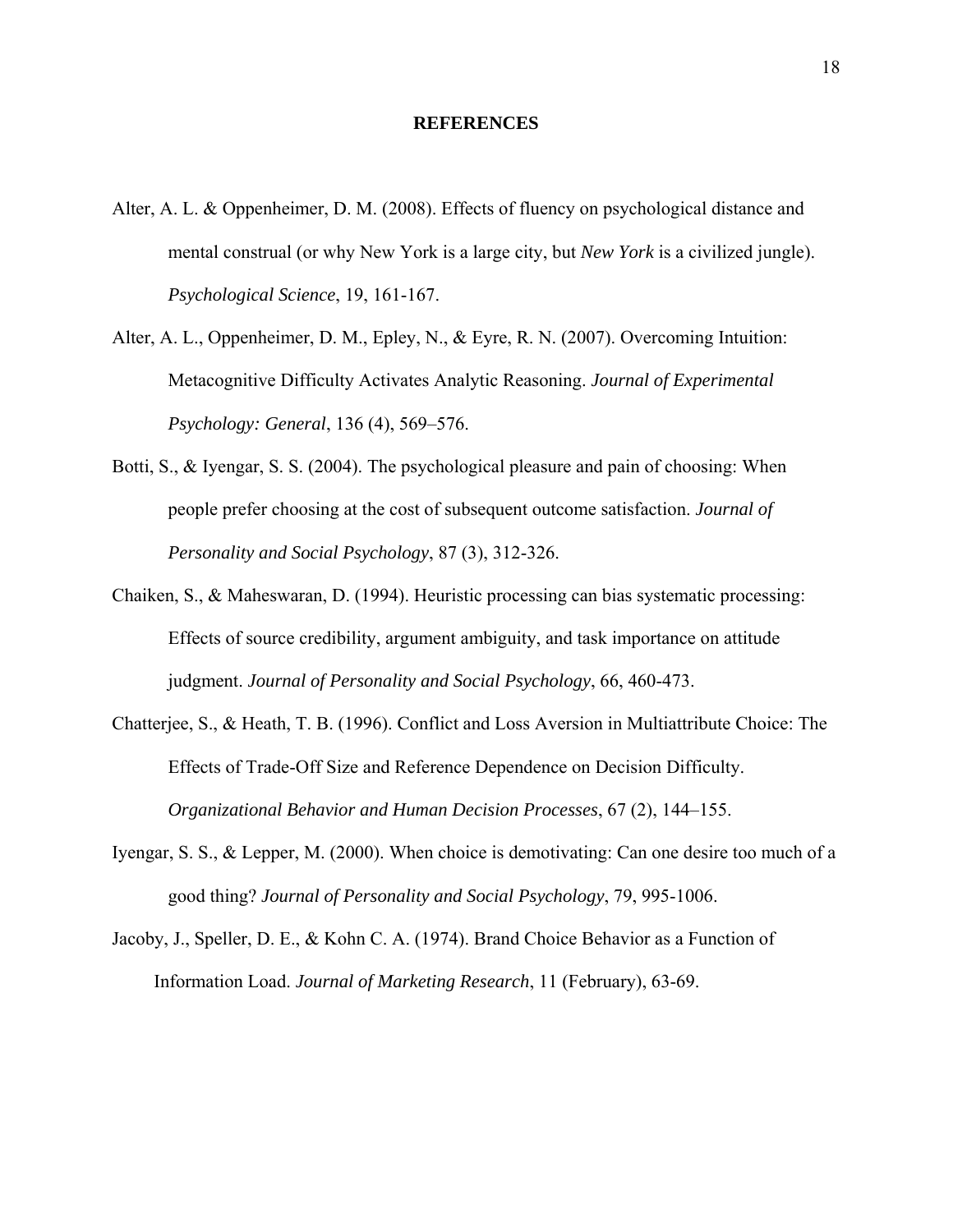- Kahn, B. E. & Ratner, R. K. (2005). Variety for the Sake of Variety? Diversification Motives in Consumer Choice. In S. Ratneshwar & D. G. Mick (Eds.), *Inside Consumption: Frontiers of Research on Consumer Motives, Goals, and Desires*, London: Routledge.
- Labroo, A. A. & Kim, S. (2009). The "instrumentality" heuristic: Why metacognitive difficulty is desirable during goal pursuit. *Psychological Science*, 20(1), 127-34.
- Mason, W., & Suri, S. (2010). Conducting Behavioral Research on Amazon's Mechanical Turk. Available at *SSRN: http://ssrn.com/abstract=1691163*.
- Novemsky, N., Dhar, R., Schwarz, N., & Simonson, I. (2007). Preference fluency in consumer choice. *Journal of Marketing Research*, 44, 347–356.
- Petty, R. E., & Wegener, D. T. (1998). Attitude change: Multiple roles for persuasion variables. In D. Gilbert, S. Fiske, & G. Lindzey (Eds.), *The handbook of social psychology* (4th ed., pp. 323-390). New York: McGraw-Hill.
- Pocheptsova, A., Labroo, A. A., & Dhar R. (2010). Making Products Feel Special: When Metacognitive Difficulty Enhances Evaluation. *Journal of Marketing Research*, 47 (6), 1059-1069.
- Preacher, K. J., Rucker, D. D., & Hayes, A. F. (2007). Addressing moderated mediation hypotheses: Theory, methods, and prescriptions. *Multivariate Behavioral Research, 42*, 185-227.
- Reber, R., & Schwarz, N. (1999). Effects of perceptual fluency on judgments of truth. *Consciousness and Cognition, 8*, 338-342.
- Schrift, R. Y., Netzer, 0. & Kivetz, R. (2010). Complicating choice: the effort compatibility hypothesis. *Journal of Marketing Research*, (forthcoming).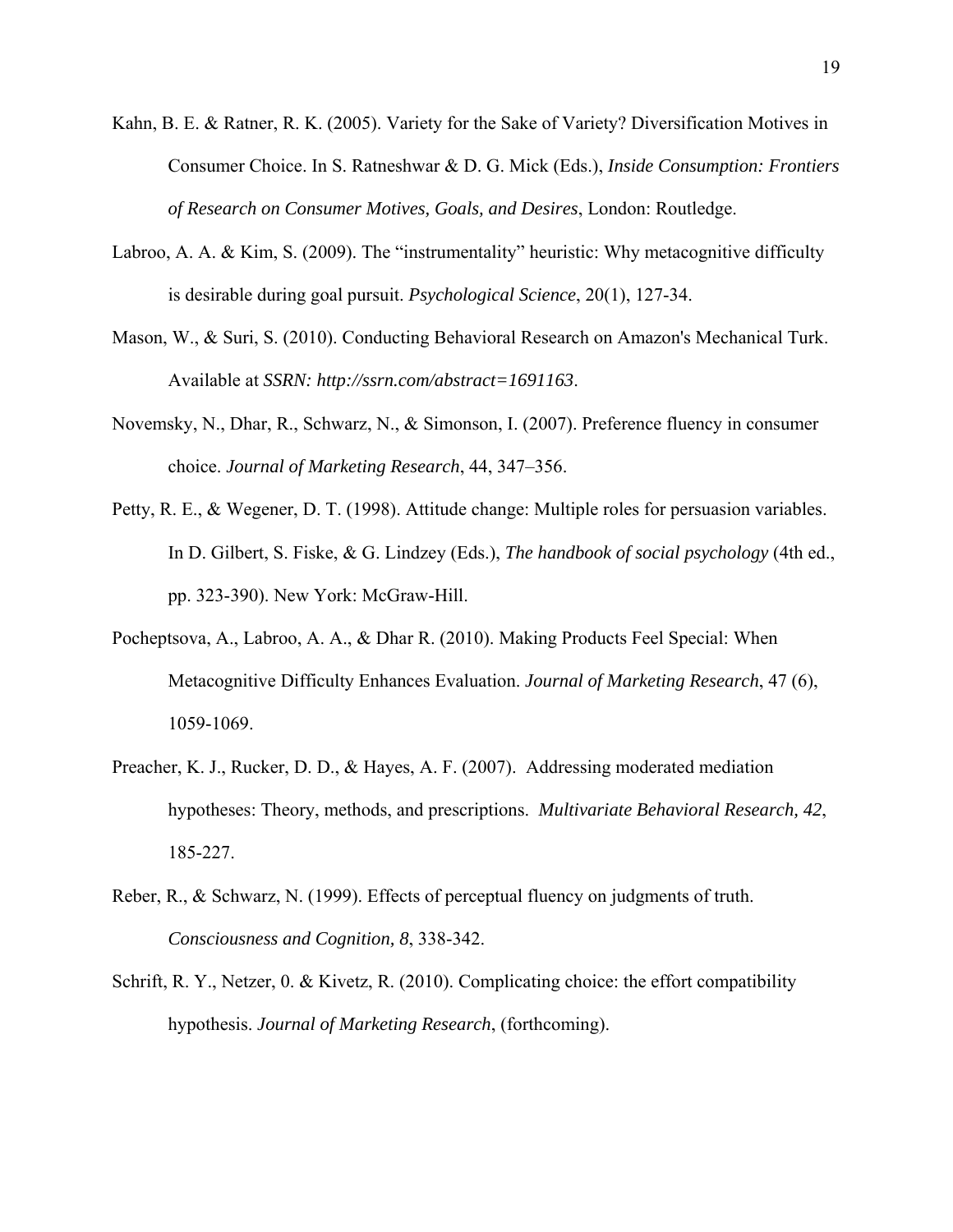- Schwarz, N. (2004). Meta-cognitive experiences in consumer judgment and decision making. *Journal of Consumer Psychology,* 14, 332-348.
- Trope, Y., & Liberman, N. (2010). Construal-Level Theory of Psychological Distance. *Psychological Review*, 117 (2), 440–463.
- Tsai, C., & Thomas, M. (2011). When Do Feelings of Fluency Matter? How Abstract and Concrete Thinking Influence Fluency Effects. *Psychological Science* (forthcoming).
- Tversky, A., & Shafir, E. (1992). Choice under Conflict: The Dynamics of Deferred Decision. *Psychological Science*, 3 (6), 358-361.
- Wänke, M., Schwarz, N., & Bless, H. (1995). The availability heuristic revisited: Experienced ease of retrieval in mundane frequency estimates. *Acta Psychologica*, 89, 83–90.
- Wearden, J. H., Philpott, K., & Win T. (1999). Speeding up and (... relatively...) slowing down an internal clock in humans. *Behavioural Processes*, 46, 63–73.
- Whittlesea, B. W. A., & Williams, L. D. (1998). Why do strangers feel familiar but friends don't? A discrepancy-attribution account of feelings of familiarity. *Acta Psychologica*, 98, 141–165.
- Whittlesea, B. W. A., & Williams, L. D. (2000). The source of feelings of familiarity: The discrepancy-attribution hypothesis. *Journal of Experimental Psychology: Learning, Memory, and Cognition*, 26, 547–565.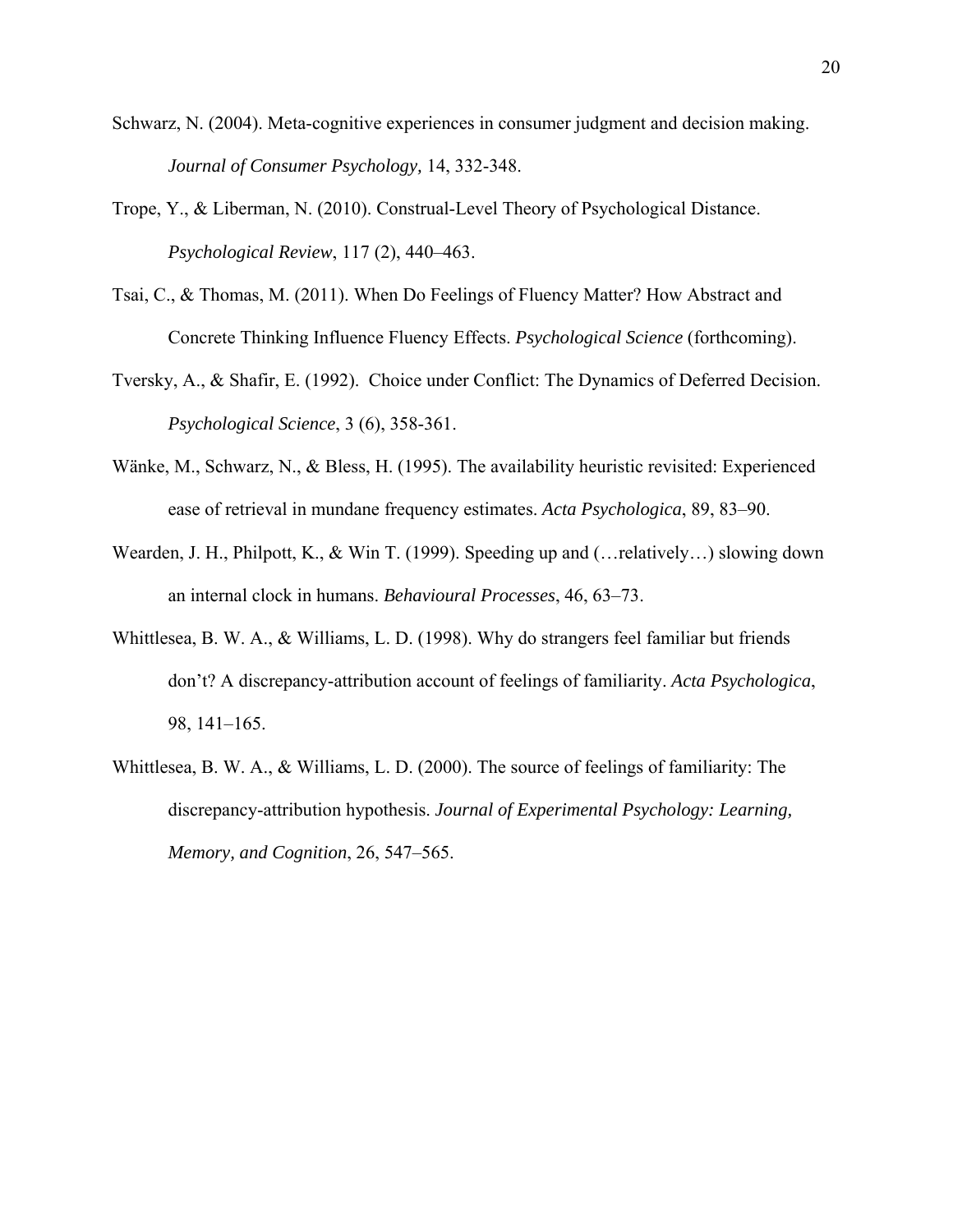# **Figure 1: Job Options (Experiment 1)**

Assignment Options, Difficult Decision

|                         | <b>Option 1</b>        | <b>Option 2</b>     | <b>Option 3</b>        | <b>Option 4</b>     |
|-------------------------|------------------------|---------------------|------------------------|---------------------|
| <b>Duration</b>         | 25 minutes             | 15 minutes          | 15 minutes             | 5 minutes           |
| <b>Hourly Rate</b>      | \$3 per hour           | \$3 per hour        | \$1.50 per hour        | \$6 per hour        |
| <b>Task type</b>        | Fun and<br>interesting | Tedious and<br>dull | Fun and<br>interesting | Tedious and<br>dull |
| <b>Time flexibility</b> | Whenever you<br>want   | Fixed time<br>slots | Whenever you<br>want   | Fixed time<br>slots |

Assignment Options, Easy Decision

|                         | <b>Option 1</b>     | <b>Option 2</b>  |
|-------------------------|---------------------|------------------|
| <b>Duration</b>         | 5 minutes           | 15 minutes       |
| <b>Hourly Rate</b>      | \$3 per hour        | \$1.50 per hour  |
| Task type               | Fun and interesting | Tedious and dull |
| <b>Time flexibility</b> | Whenever you want   | Fixed time slots |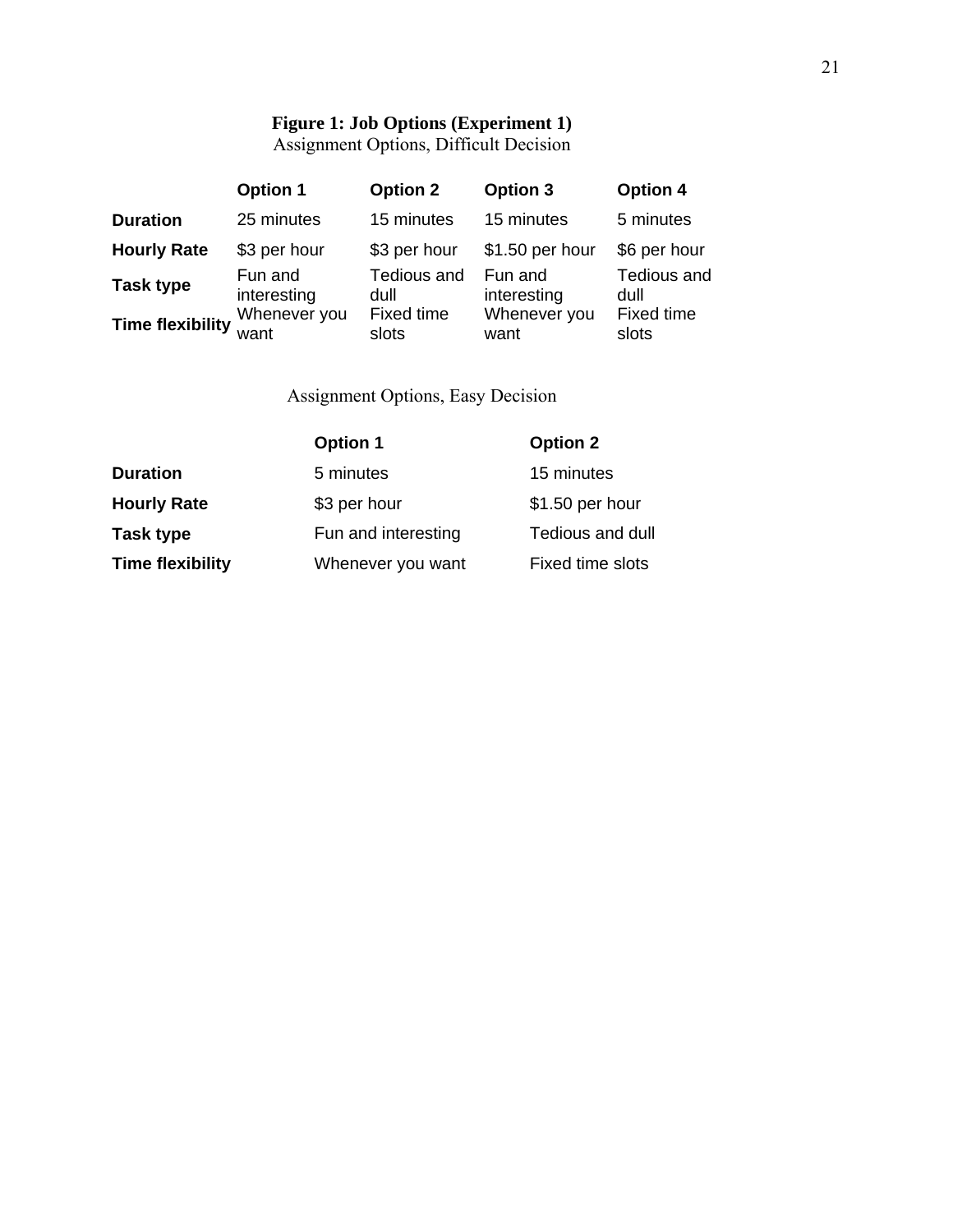

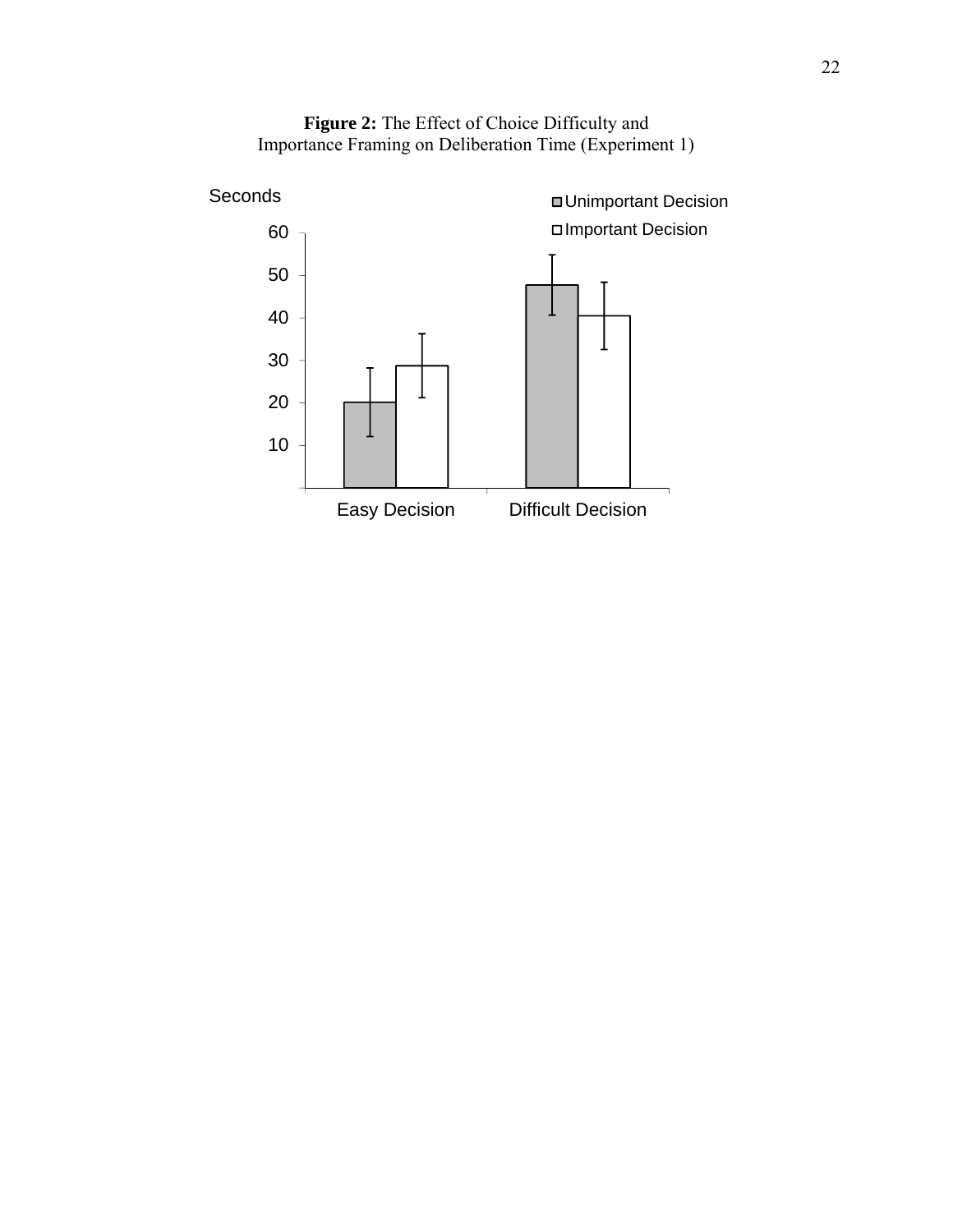

**Figure 3:** The Effect of Disfluency and Importance Framing on Deliberation Time (Experiment 2)